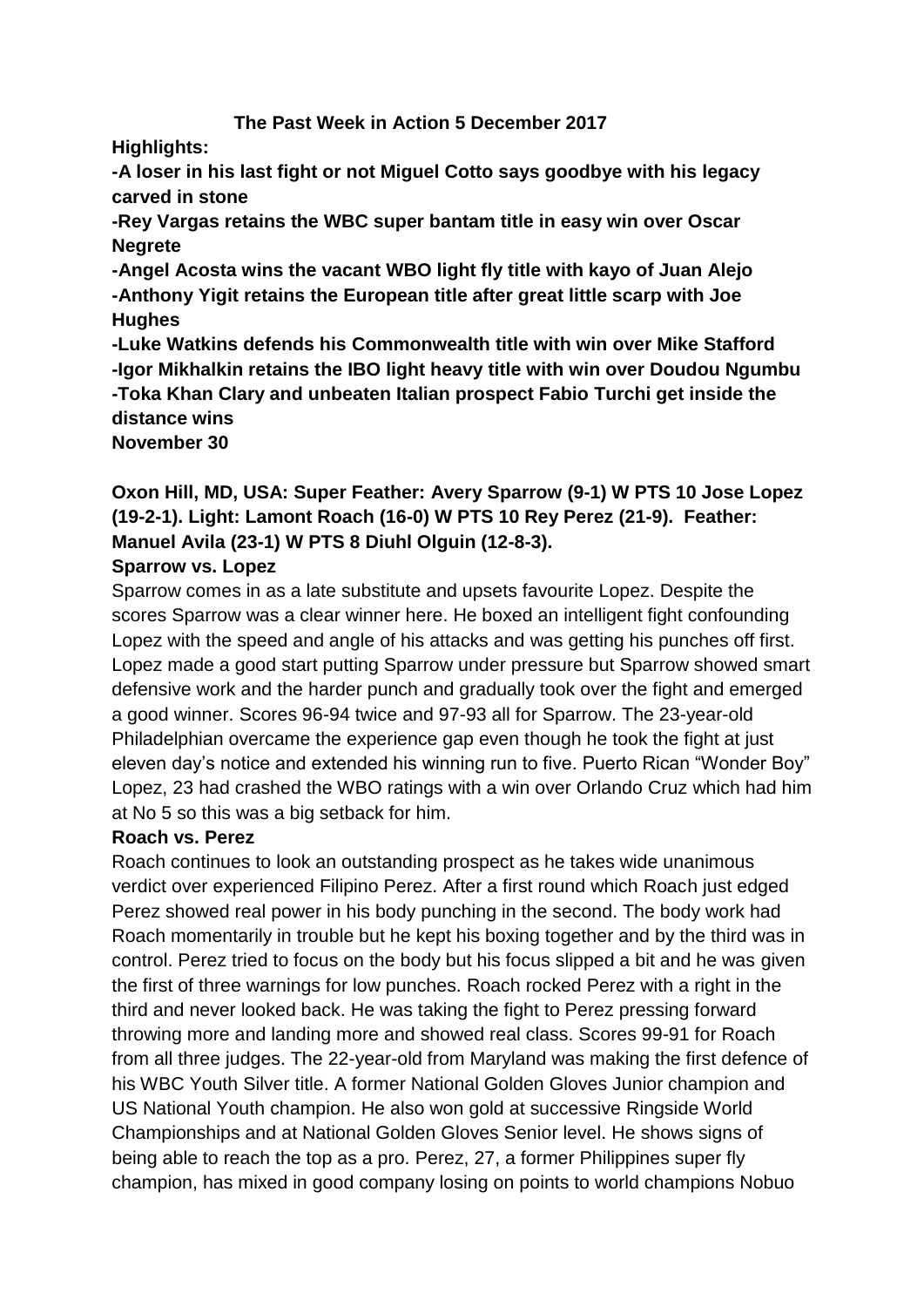Nashiro and Hugo Cazares but being knocked out by Jessie Magdaleno. One of his only two losses by KO/TKO.

#### **Avila vs. Olguin**

Avila returns to the winning column with points victory over Olguin. This was a tough, competitive fight. Avila won on the basis of his higher work rate and accuracy as they put on an entertaining eight rounds. Avila was stronger over the late rounds but Olguin had his moments and with a bit more effort might have taken a share of the points. Scores 78-74 twice and 77-75 all for Avila. Last time out in May Avila dropped a wide decision to unbeaten 23-0 Joseph Diaz. Prior to that had scored useful wins over Yoandris Salinas, Rene Alvarado and Jose Ramirez. Mexican Olguin has now lost his last four fights.

## **Panama City, Panama: Super Fly: Leosdan Nunez (6-0) W PTS 8 Jonathan**

**Arias (17-14).** Nunez wins unanimous decision over Arias at a show to celebrate the 100<sup>th</sup> anniversary of the founding of the Panama Boxing Commission. Arias pressed hard hoping he could set too fast a pace for Nunez who had never gone past four rounds before. Cuban Nunez coped with the pressure and was stronger at the finish. Any chance Arias had disappeared in the seventh when he was deducted a point for illegal punches and Nunez ended the fight on a high note dropping Arias just as the final bell rang. Scores 78-73 twice and 77-74 all for 23-year-old Nunez. He was twice a bronze medallist at the Cuban National Championships but has done all of his pro fighting in Panama. Dominican Arias, 35, has now lost his last four fights. A Cuban vs. a Dominican seems a strange pairing for the celebrations of the birth of the Panamanian Commission!

#### **December 1**

# **Ghent, Belgium: Light: Ruddy Encarnacion (38-26-4) W PTS 12Jean Pierre Bauwens (42-5-2). Welter: Meriton Karaxha (16-4-1) W PTS 10 Jean Pierre Habimana (7-12-3).**

#### **Encarnacion vs. Bauwens**

Encarnacion gets an away win as he beats home fighter Bauwens on a unanimous decision. Bauwens took control early as he pressed the fight. Encarnacion had a better second round with some cute counters but Bauwens upped the pace in the third. The Belgian was doing well early in the fourth but then Encarnacion scored with some heavy punches and Bauwens was in trouble. Encarnacion was spurred on by that success and opened a gash on Bauwens left cheek with some accurate rights. Bauwens just kept coming trying to turn the fight back his way but the strong jab of Encarnacion and body punches saw him build a winning lead and his punches worsened the injury to Bauwens cheek. Bauwens tried to find a big punch in the twelfth but Encarnacion matched him and was a good winner. Scores 116-112 twice and 116-113 all for Encarnacion. The 38-year-old Dominican-born former Spanish and European Union champion "Black Wolf Encarnacion was considering retirement after losing to Guillaume Frenois in June but will probably continue as this victory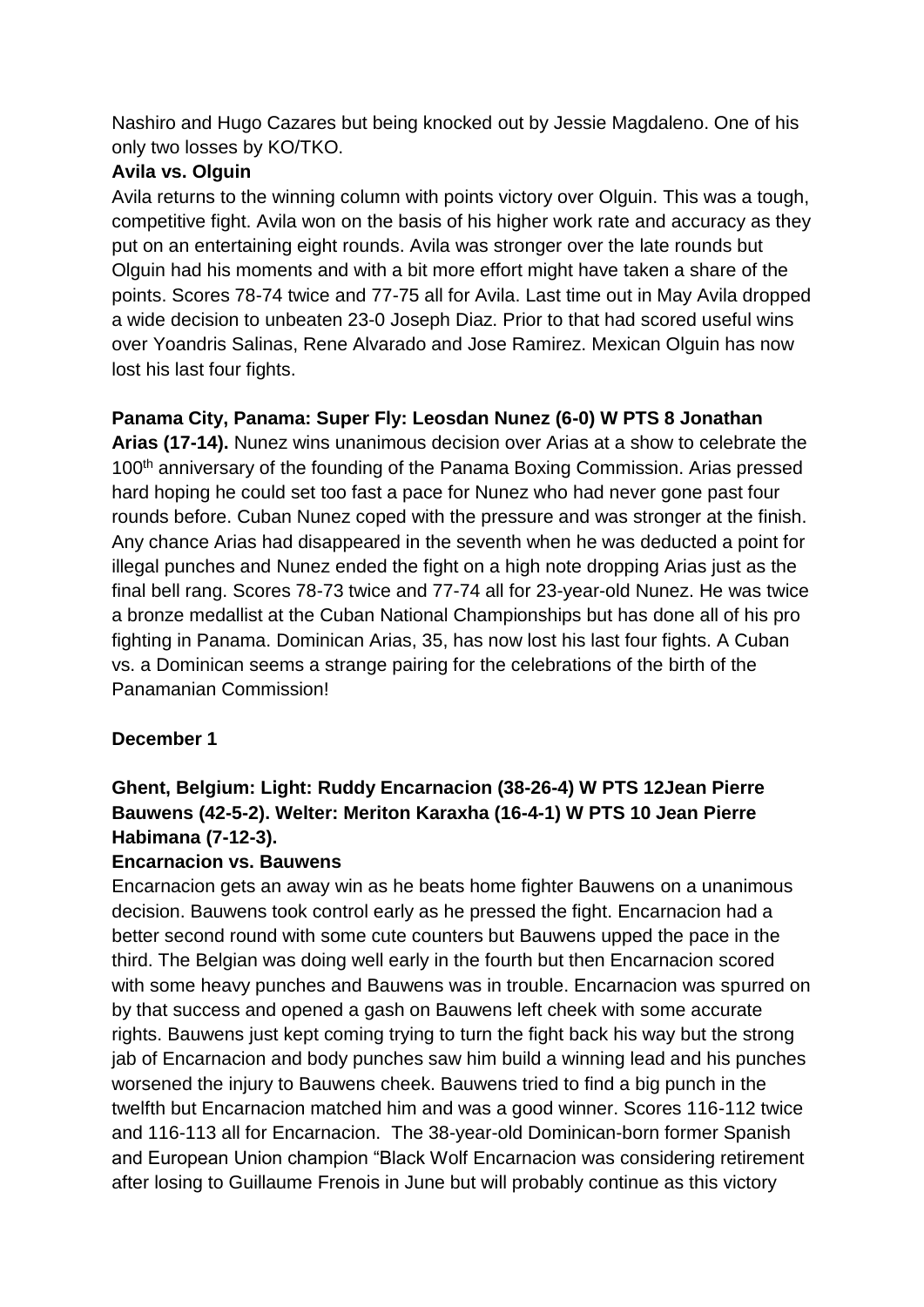gets him the vacant World Boxing Federation Inter-Continental title. Former EU champion Bauwens 29 has faded badly and going in was 3-1-1 against very modest opposition and had not looked good in the three wins.

#### **Karaxha vs. Habimana**

Karaxha retains the Belgium title with unanimous decision over Habimana. Scores 99-91, 98-92 and 98-93. The 25-year-old Albanian-born Karaxha failed in two challenges for the Belgian super light title but moved up to welter and was making the first defence of the title. He has won his last five fights. Rwandan-born Habimana has now lost 5 of his last 6 fights.

### **Niagara Falls, Canada: Heavy: Mladen Miljas (8-0) W TKO 2 Dillon Carman (12-**

**3).** Miljas wins the Canadian title with second round kayo of champion Carman. The first round featured one of those rare occasions where both fighters simultaneous landed a punch and both went down. Neither was badly hurt and they both got up and saw out the round. In the second Miljas floored Carman with a left hook. Carman made it to his feet but when the action restarted a left-right combination put Carman down again and the referee stopped the fight. The new champion a 6'6" (198cm) 25 year-old known as "The Croatian Monster" has won all of his fights by KO/TKO and has yet to go past three rounds for a win. The 31-year-old Carman was making the second defence of the national title he won back in 2014. He had won his last seven fights, all by KO/TKO.

**Tokyo, Japan: Feather: Takenori Ohashi (15-4-2) W KO 5 Kosuke Saka (16-4).** Ohashi gets important win as he scores an upset kayo of Saka to win the Japanese title. Both were scoring with left hooks to the body in early action with Saka just having the edge over the first three rounds. Ohashi fired back strongly in the fourth he was getting through with both hands to head and body with Sake trying to match him. In the fifth a strange ending saw Ohashi scoring heavily and when the ten second signal was sounded Saka turned to start walking to his corner. Ohashi stepped around the retreating Saka and landed a right hook that floored Sake and he could not beat the count. The 28-eight-year-old Ohashi, the Japanese No 7, was 6- 1-2 in his last 9 fights and was going up to ten rounds for the first time. Saka was making the first defence of the national title and was rated No 10 by the IBF.

**Birmingham, England: Light Heavy: Liam Conroy (15-3-1) W TKO 9 Chris Hobbs (6-3-1).** Conroy keeps his English title with late stoppage of Hobbs. The fight was close over the first half of the contest but then Conroy took control. Hobbs problems were made worse by a cut by his left eye and the referee stopped the fight in the ninth round with Hobbs having a dislocated shoulder. Now eight wins on the bounce for Conroy and his seventh win by KO/TKO. He won the English title with an impressive stoppage of Joel McIntyre in September. Hobbs is now 1-3-1 in his last 5 fights but he took Anthony Yarde into the fourth round being only one of two fighters to have done that so far.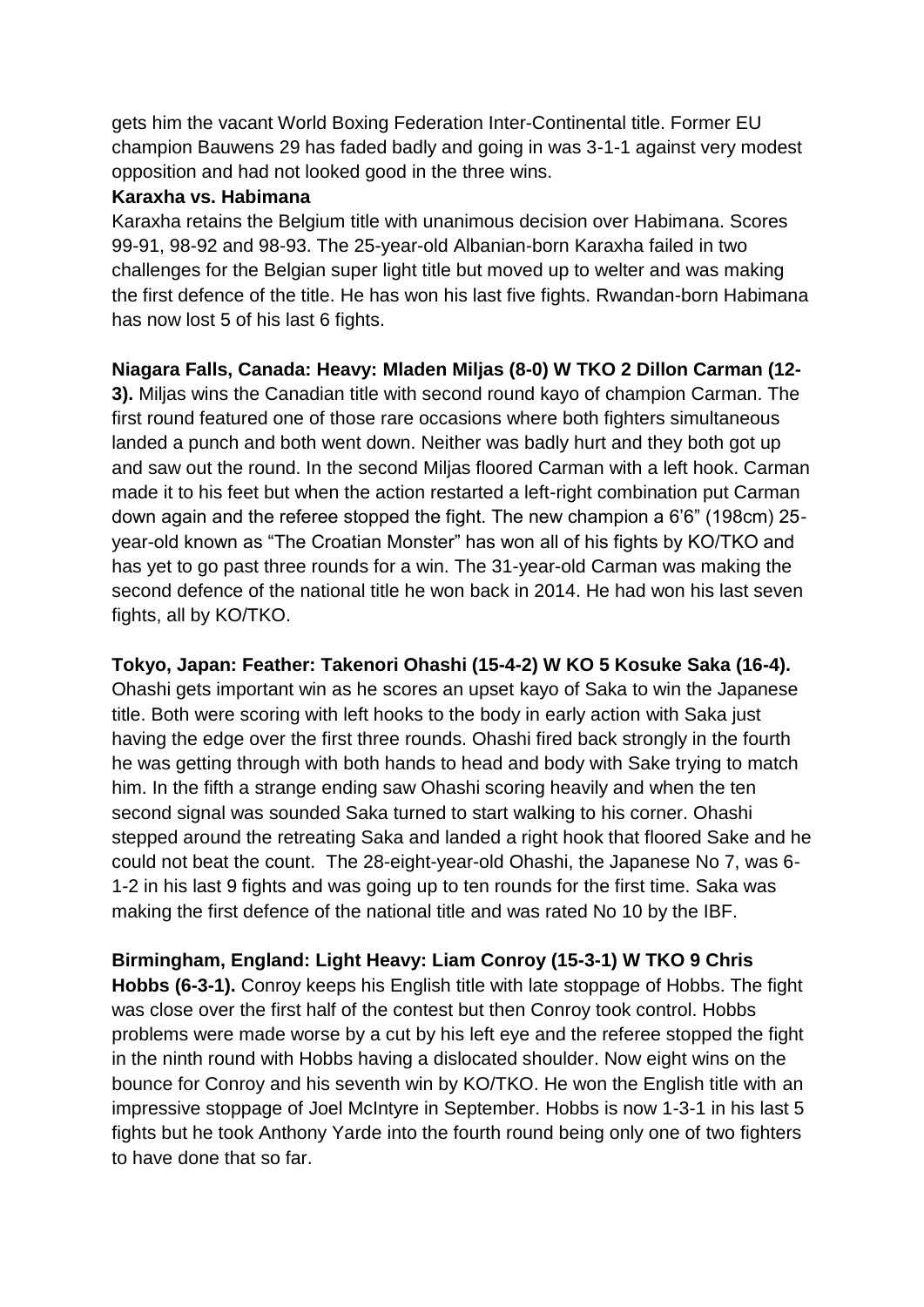**Philadelphia, PA, USA: Super Welter: Tyrone Brunson (26-6-2) W RTD 8 Manny Woods (16-7-1). Super Middle: Brandon Robinson (8-1) W PTS 8 Chris Brooker (12-5). Light: Omar Douglas (18-2) W KO 1 Martin Cardona (22-10). Welter: Jaron Ennis (17-0) W KO 2 George Sosa (15-11-1). Heavy: Joe Hanks (22-2) W PTS 6 Joel Caudle (7-`1-1).**

### **Brunson vs. Woods**

Brunson gets another inside the distance win and collects the vacant UBF International title. Brunson just hit too hard for the prelim fighter from Florida. After taking the first six rounds Brunson finally began to get to the gutsy Woods. Brunson punished Woods in the seventh and eighth and had him in deep trouble at the end of the eighth with Woods retiring in his corner. Now 24 wins by KO/TKO for the 32 year-old From Philadelphia who holds the record for the most consecutive first round wins at the start of a career as he won 19 on the bounce. He is a more modest 7-6-2 since that run ended. Woods suffers his second loss by KO/TKO.

#### **Robinson vs. Brooker**

Robinson extends his winning run with decision over Brooker. There was plenty of action in the fight with Robinson dominating most of it and running out a clear winner. Scores 80-72, 79-73 and 78-74 all for Robinson. After losing his first pro fight the 29-year-old from Upper Darby has now on eight in a row six by KO/TKO. Brooker has lost 4 of his last 5

### **Douglas vs. Cardona (Gonzales)**

"Super O" ends this one in quick time. Douglas floored experienced Cardona twice with the referee counting Cardona out on the second knockdown. The 26-year-old Douglas won his first 17 fights scoring good wins over Frank De Alba and 19-1 Alexei Collado. He then suffered consecutive losses to Javier Fortuna and Edner Cherry and this is his first fight since the Cherry loss in April. Tucson-based Mexican Cardona won his first 17 fights so has slipped a long way. This is his eighth loss by KO/TKO.

## **Ennis vs. Sosa**

Ennis continues to progress. The unbeaten Philadelphian is keeping the Ennis family name in the frame and could be the best of the three brothers. He let an early storm from Sosa blow itself out and then he blew Sosa out. Early in the second he closed the fight with a thundering combination that put Sosa down and out. The 20-year-old "Boots" has 15 wins by KO/TKO including eight first round finishes and this is his seventh win in a row by KO/TKO. The brother of Derrick and Farah he was US Youth champion and won a silver medal at the 2014 National Golden Gloves. He lost out to Gary Antuanne Russell at the US Olympic Trials where he beat Russell in the opening bout but lost to Russell twice in deciders. Fourth loss by KO/TKO for Sosa who is 0-3-1 in 2017.

#### **Hanks vs. Caudle**

The lack of activity shows as Hanks return with a win. Not an impressive show from Hanks. He put in an indifferent performance against an inexperienced and much shorter foe but got the win. Scores 60-54 twice and 58-56 for Hanks. This is the first fight since May 2014 for the 34-year-old from Newark. After 21 wins in a row he lost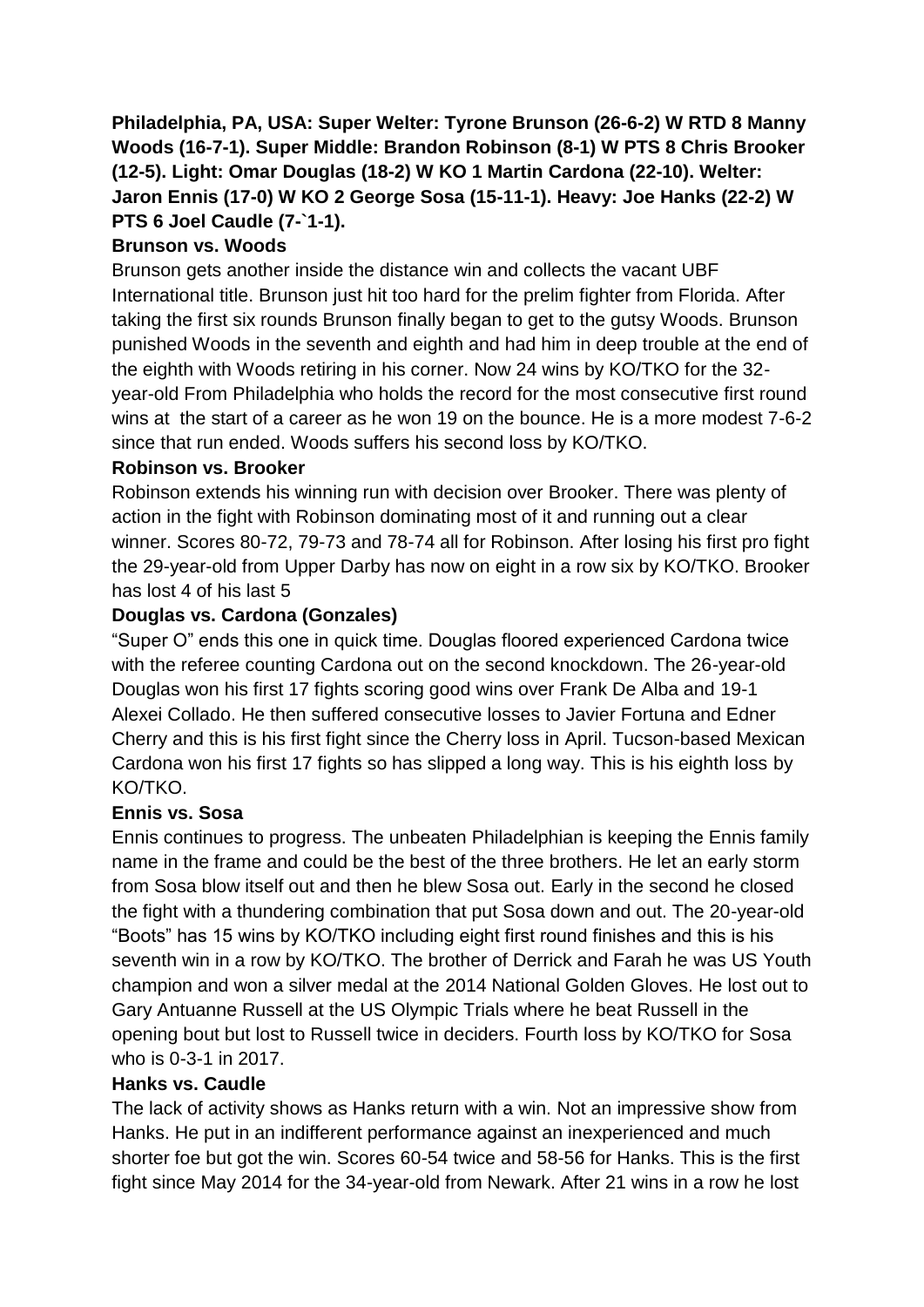back-to-back fights to Andy Ruiz and Derric Rossy and drifted away. Hanks too big for Caudle.

### **Philadelphia, PA, USA: Heavy: Joey Dawejko (19-4-4) W PTS 8 Kelvin Nunez (15-1-0). Bantam: Chris Carto (13-0) W PTS 8 Luis Saavedra (7-4). Dawejko vs. Nunez**

Dawejko made a positive start throwing lost of punches trying to overwhelm Nunez. The young Puerto Rican did not really get into the fight until the third round when the pace slowed and he outscored Dawejko. Nunez kept switching guards and focused his attacks on the body with Dawejko catching the eye with his left hooks upstairs. In the seventh Nunez forgot the cardinal rule and turned his head away to complain about an infringement and Dawejko landed a hard left hook and battered Nunez for the rest of the round. Nunez did enough to take the eighth but it was not enough. Scores 77-74 twice and 76-75 all for former World Junior champion Dawejko who wins the vacant WBC Fecarbox title. The 27-year-old Dawejko is now 4-0-2 in his last 6 fights. Nunez, 23, came in at 260lbs for this. A lot less than the 342lbs he weighed before he started to box.

#### **Carto vs. Saavedra**

Carto floors and outpoints Saavedra. Carto had too much skill for the young Mexican and was busier and more accurate with his jarring jabs. A Carto left hook floored Saavedra in the second and despite Saavedra often changing guard Carto constantly found gaps for his rights. Whether going forward or on the back foot Carto was always the one doing the scoring and over the last couple of rounds Saavedra was in survival mode. Scores 80-71 for Carto from all three judges. The 20-year-old Carto from Philadelphia is a former National Golden Gloves champion at 49kgs and won his first 11 pro fights by KO/TKO. Saavedra, 21, is 1-2 in bouts in the US but has not yet failed to go the distance.

### **Providence, RI, USA: Feather: Toka Kahn Clary (24-1,1ND) W RTD 7 John Moralde (19-1). Cruiser: Fabio Turchi (13-0) W RTD 4 Demetrius Banks (9-4). Super Light: Nick DeLomba (12-2) W PTS 8 Louis Cruz (12-4). Kahn Clary vs. Moralde**

This looked an even match on paper. Moralde was competitive over the first two rounds but then the southpaw style, pressure, hand speed and accuracy of Kahn Clary put him in control. Left jabs hooks to the body and sharp uppercuts broke Moralde down and had him fighting backed up to the ropes most of the way. The body punches eventually took their toll and a well beaten Moralde retired at the end of the seventh round. The 25-year-old Liberian-born "Too Nice "Kahn Clary was fighting in his home town for the first time since his first pro fight. He moves to 17 wins by KO/TKO. He is No 14 with the WBA. Filipino Moralde just out of his depth in this one.

#### **Turchi vs. Banks**

Italian hope "Stone Crusher" Turchi wins his first fight in the US with victory over Banks. Southpaw Turchi was forcing the fight and had Banks on the back foot over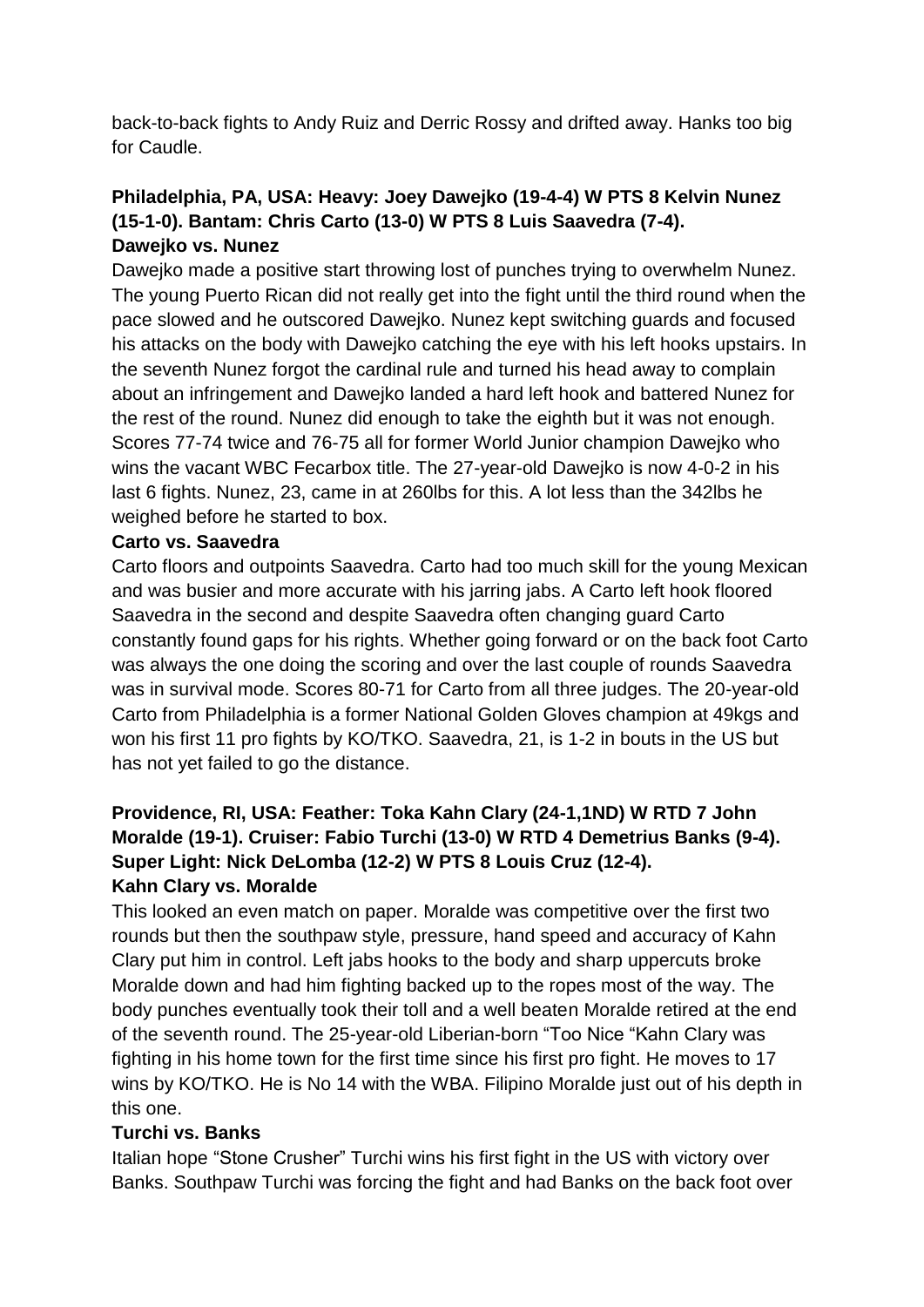the first round. A right to the body from Turchi in the second took a lot of the fight out of Banks but he managed to back Turchi up briefly with a right in the third but Turchi continued to pound Banks over the fourth and at the end of the round his corner pulled Banks out of the fight. The 24-year-old former Italian champion was national amateur champion four years in a row. He won a gold medal at the Mediterranean Games and silver medals at the World Youth Olympics and World Military Championships in an amateur record of 106-9. Fourth loss in a row for Banks and fist loss by KO/TKO.

#### **DeLomba vs. Cruz**

DeLomba outworks Cruz for decision. DeLomba won this on the basis of a higher work rate. Cruz tried to match him over the opening rounds but suffered the deduction of a point for a low punch in the fourth and faded badly after that as DeLomba bossed the action to the final bell. Scores 78-73 twice and 79-72 for DeLomba. The 27-year-old local wins the UBF All American title and gets back on track after losing on points to unbeaten Jimmy Williams in April. Bronx-based Cruz has now lost 4 of his last 5 fights.

### **December 2**

**Vicente Lopez, Argentina: Light Heavy: Walter Sequeira (20-4) W TKO 5 Pablo Curbelo (7-9-2).** Argentinian champion Sequeira forces Curbelo out of the fifth in the round of a non-title fight. Sequeira was smaller and quicker and outboxed Curbelo over the first two rounds. In the third and fourth he attacked the body with Curbelo quickly fading. A series of punches had Curbelo on the verge of a knock out in the fifth and the referee gave him a standing count. As the count was going on Curbelo looked appealingly at his corner and they took the hint and threw in the towel. In 2016 Sequeira suffered back-to-back losses to Avni Yildirim and Ezequiel Maderna but had won and defended the Argentinian title in bouts this year. Curbelo is 3-4-1 in his last 8 fight.

**Buenos Aires, Argentina: Middle: Marcelo Caceres (17-3) W PTS 12 Jonathan Wilson Sanchez (12-1-1).** Caceres retains the South American title with disputed win over Sanchez. Fast, accurate punching and good defensive work saw Caceres build a lead which was accentuated by a knockdown in the third round when he landed a couple of stiff jabs and then put Sanchez down with a straight right. Sanchez was up immediately and slowly got into the fight. From the sixth onwards Sanchez was taking over and things looked to be going his way. In the tenth a right counter from Caceres put Sanchez down again. Despite those two knockdowns some thought that Sanchez had done enough to win. Scores 117 ½-110 ½, 114-112 and 115-114 all for Caceres so those two knockdowns were the deciding factor and Sanchez wants a return. Caceres has turned his career around with nine wins in a row and was making the first defence of the South American title. Sanchez deserves a return.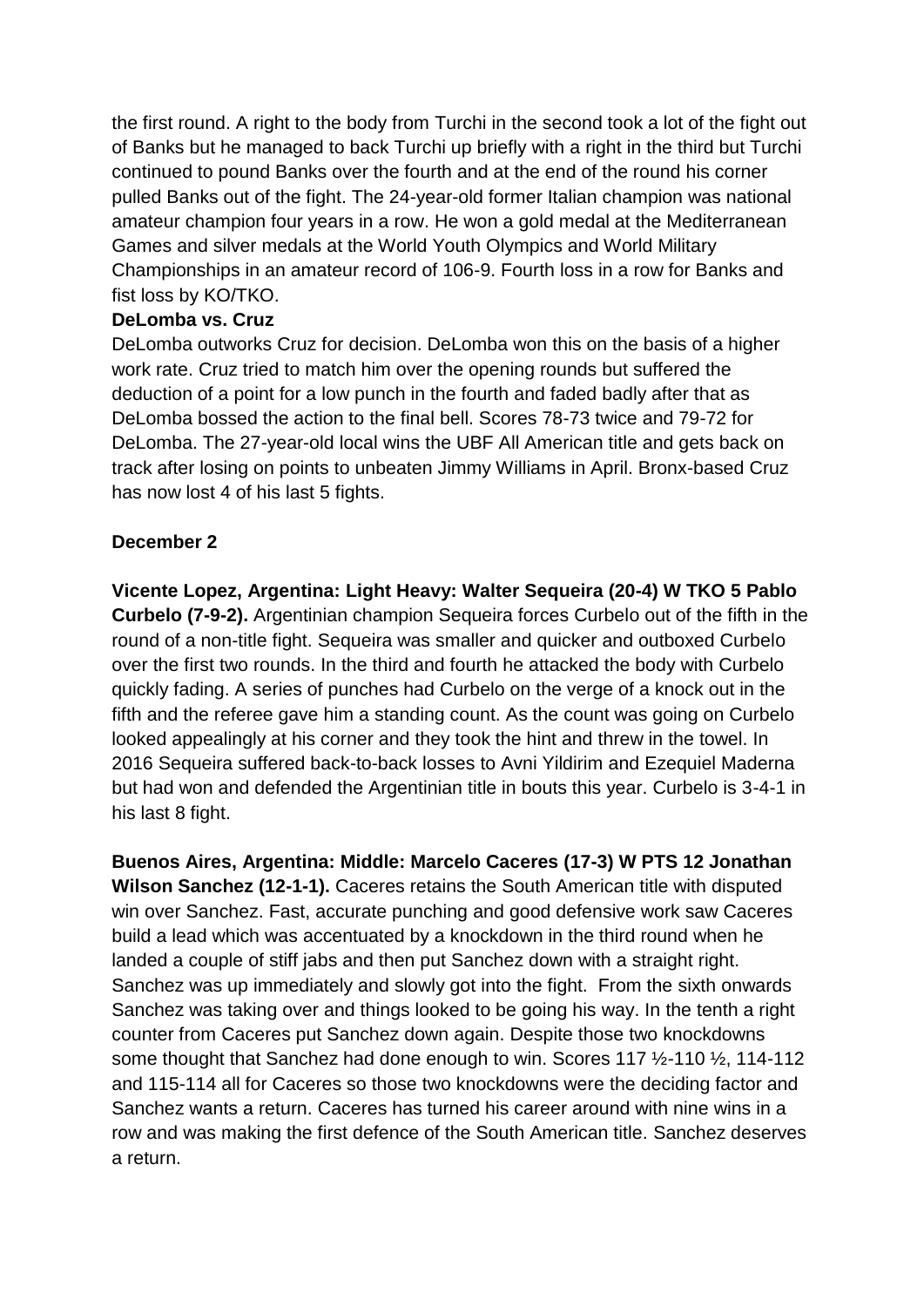#### **Moncton, Canada: Middle: Nathan Miller (11-2-2) W RTD 7 Adam Green (14-8).**

Local fighter Miller wins the Canadian title with victory over reigning champion Green. The 26-year-old Miller had lost in a challenge for the vacant light heavy title in April but succeeded here despite never having weighed less than 165lbs for any previous fight. He gets his eighth win by KO/TKO. Green, 36, from Montreal won the title in April and is now 2-6 in his last 8 fights.

# **Santiago de los Caballeros, Dominican Republic: Middle: Devaun Lee (10-2-1) W KO 3Carlos Cruz (17-2). Super Light: Mikkel LesPierre (18-0-1) W TKO 6 Mario Beltre (16-4). Super Feather: Yohan Vasquez (20-2) W TKO 6 Edward Diaz (12-2).**

### **Lee vs. Cruz**

Lee gets his second Dominican scalp as he knocks out Cruz. Lee's left jab was the punch that dominated the fight. It kept Cruz on the back foot and jarred Cruz each time it landed in the first. Cruz excited the local crowd with furious attacks in the second but he was inaccurate and flapping with some of his punches although he did stop Lee in his tracks with a left just before the bell. It was all over in the first ten seconds of the third. Cruz came out swinging wildly and Lee nailed him with a right to the head that sent him down heavily and he could not even get close to getting up in the allotted ten seconds. Lee, a 30-year-old from Queens wins the vacant WBA Fedecaribe title. He is now 6-0-1 in his last seven fights with a total of five wins by KO/TKO including a fourth round stoppage of former IBF and WBA title challenger Dominican Giovanni Lorenzo. Cruz has a typical Dominican record with nine of his victims never having won a fight and the other eight only managing sixteen wins between them. Rubbish.

#### **LesPierre vs. Beltre**

LesPierre stops local fighter Beltre. The inside the distance win is the eighth for New Yorker LesPierre and reportedly won him the vacant WBC Fecarbox title. After an early career draw LesPierre, 32, has now put together a 17 bout winning streak but against very low level opposition. Former national light champion Beltre was 1-2 going into this one but the losses were to Joel Diaz and Javier Fortuna.

#### **Vasquez vs. Diaz**

Vasquez found Diaz a tough opponent over the early rounds but came through with a win. A right hook in the sixth had Diaz staggering badly and the referee jumped in to stop the fight. Vazquez, 23, now goes to 17 wins by KO/TKO. He had a 14 bout winning run broken in May when he lost a close points decision to Venezuelan Jose Luis Graterol. Diaz was to have fought South African Chris van Heerden but the South African was not on the show so Diaz was switched to fight Vazquez and suffered his second loss in a row by KO/TKO.

## **Urheilutalo, Finland: Super Light: Jarkko Putkonen (15-3-2) W PTS 8 Ivan**

**Njegac (10-4).** Putkonen gets comfortable win over Croat Njegac. Putkonen used a strong jab to control the fight. He rocked Njegac with a right in the first and scored with some hefty left hooks to the body throughout the fight. Niegac was competitive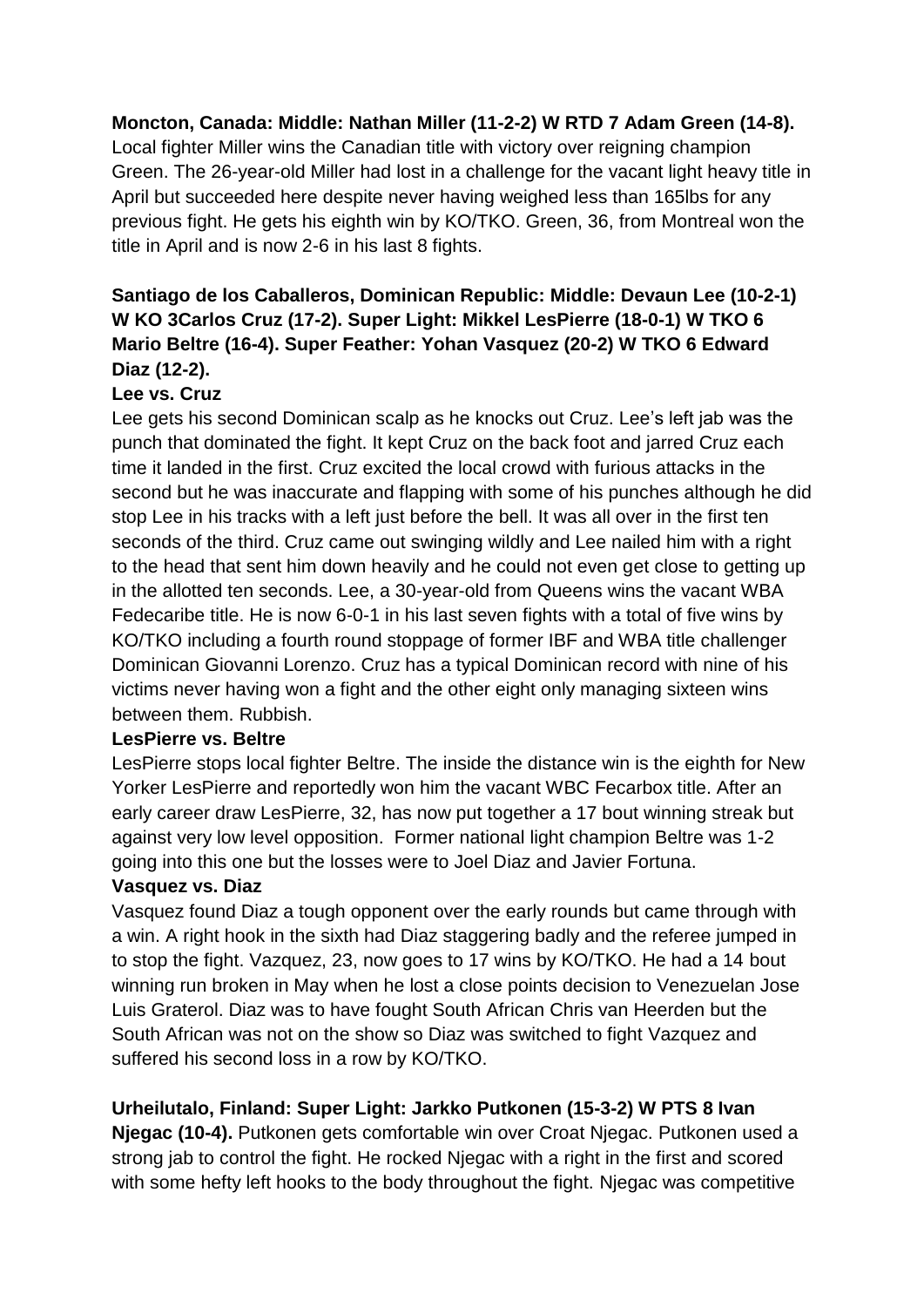trying to take the fight to Putkonen but lacked the power to really threaten the Finn. Putkonen pressed hard in the seventh with Njegac being deducted a point for a punch to the back of the head and two very tired fighters fought toe-to-toe in the last. Scores 80-72, 80-73 and 78-74 all for Putkonen. Former Finnish amateur champion Putkonen, 37, is now 3-3-2 in his last 8 fight including losses in tough matches against Jack Catterall and Robbie Davies. Four losses on points on the road for Njegac including losing a decision to Scott Cardle last year.

# **Le Cannet, France: Light Heavy: Igor Mikhalkin (21-1) W PTS 12 Doudou Ngumbu (37-8). Super Welter: Michel Soro (31-2-1) W KO 3 Ivan Montero (20-3). Cruiser: Arsen Goulamirian (22-0) W KO 3 Hamilton Ventura (15-5-1). Welter: Mohammed Rabii (4-0) W KO 1 Laszlo Szilvai (7-2). Light Heavy: Louis Toutin (9-0) W KO 1 Ahmed El Ghoulbzouri (12-11-1).**

#### **Mikhalkin vs. Ngumbu**

Mikhalkin makes a successful defence of his IBO title with unanimous decision over old foe Ngumbu. The first round was close with Ngumbu just doing enough to take it but then Mikhalkin's skills saw him build a winning lead. He is a very accomplished technician. He was working well behind his southpaw right jab and driving straight lefts through Ngumbu's guard. Ngumbu had problems getting past Mikhalkin's jab and tended to lunge forward with his attacks sometimes leading with a right. He pressed hard and constantly pressured Mikhalkin but the Russian stayed cool and kept the jab working and moved around Ngumbu changing angles and getting home left hooks. Although wild at time with his punches Ngumbu was always dangerous and he won a few rounds on aggression getting through with some heavy swinging rights. The pace slowed a little in the ninth and tenth and knowing he must be behind Ngumbu tried to stage a strong finish but Mikhalkin matched him on the inside and stole the points with his clever boxing on the outside to take the unanimous verdict. Scores 116-112 twice and 117-111 all for Mikhalkin. The 32-year-old Russian had his European title taken away and was given a one year ban from fighting for the European title after testing positive for Melodonium after his European title defence against Patrick Bois in March 2016. He won the IBO title with a points victory over Thomas Oosthuizen in May and is rated WBC 6/IBF 7(6). This is his third win over Ngumbu having collected a majority decision and a split decision in their two previous fights. DRC-born Ngumbu, a former WBC International and ABU champion, lost big fights to Andrejs Fonfara and Umar Salamov but had won the WBC Francophone title with a victory over 20-0-2 Bilal Laggoune and defended against former French champion Jonathan Profichet this year.

#### **Soro vs. Montero**

Soro eases his way back after the disappointment of his defeat by Brian Chaves for the interim WBA title in July. Soro had spent nine months in the US training under Abe Sanchez but did not rush to victory here. Soro worked behind a solid jab in the first and used a tight, high guard to block body punches from Mexican Montero. In some ways it was almost too studied an approach and Soro lacked his normal fluidity. He rocked Montero with a right in the second and opened a cut over the right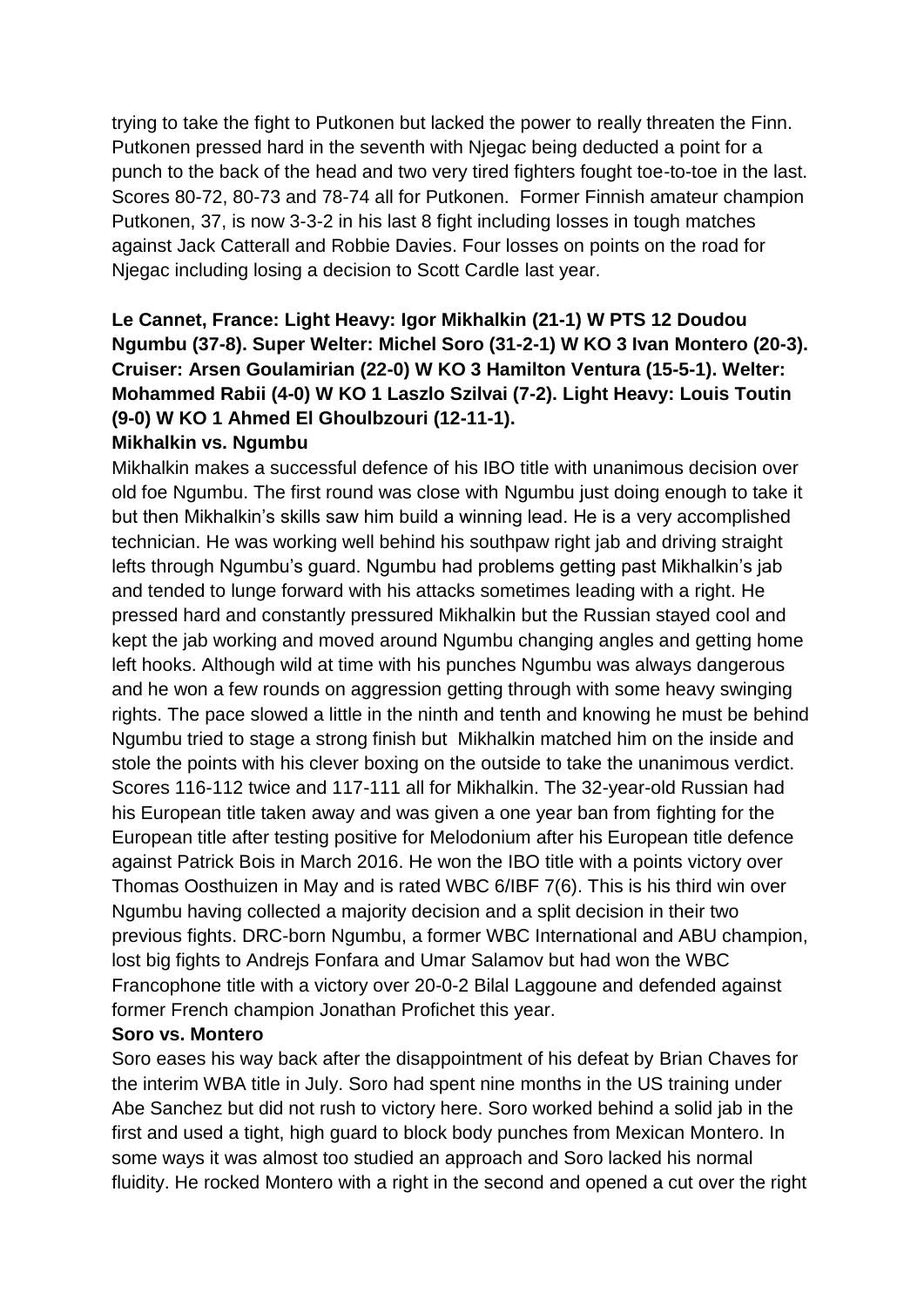eyebrow of Montero. He ended it in the third landing a left-right combination and then a body punch that dropped Montero for the count. The Ivory Coast-born Frenchman lost to Zaurbek Baysangurov for the WBO title back in 2012 and the loss to Chaves was a split decision so Soro will be hoping he does not have to wait another five years for a title shot. Montero made a great start to his career winning his first 19 fights but against tougher opposition is now 1-3.

#### **Goulamirian vs. Ventura**

Goulamirian bludgeons Brazilian Ventura to defeat for another inside the distance win. Goulamirian was just too strong for the taller Ventura. The Brazilian survived a couple of rounds of punishment but in the third Goulamirian took him to the ropes and landed two clubbing overhand rights that sent Ventura sliding down onto his back and he was counted out. The 30-year-old Armenian-born Goulamirian now has 14 wins by KO/TKO and has won 8 of his last 11 fights inside the distance. He has never faced a fighter anywhere near the ratings but somehow the WBA have him rated No 1which is ridiculous. Ventura has been seriously overmatched and is 2-6 in his last 8 fights.

#### **Rabii vs. Szilvai**

Rabii gets this one over fast as he puts Hungarian Szilvai down and out in just 86 seconds. The 24-year-old Rabii a gold medallist at the World Championships and Rio bronze medal winner has three inside the distance wins all coming in the first round. Hungarian champion Szilvai a no hoper here.

#### **Toutin vs. El Ghoulbzouri**

Toutin is getting some rave review in France and it is easy to see why. He stormed out of his corner and drove El Ghoulbzouri to and along the ropes landing a couple of body punches and then flooring him with fourth head-snapping uppercuts putting him down and also splitting open a cut on El Ghoulbzouri nose. All over inside ten seconds. The 20-year-old French champion has 8 wins by KO/TKO and this is his fifth inside a round including a blast out of experienced Hugo Kasperski inside three minutes. Belgian El Ghoulbzouri is 2-8 in his last 10 fights.

### **Hangelsburg, Germany: Super Welter: Gianluca Frezza (28-4-2,2ND) W RTD 4 Vlad Janezashvili (12-7-1). Super Welter: Ashley Theophane (41-8-1) W RTD 7 Paata Varduashvili (32-15-2).**

#### **Frezza vs. Janezashvili**

Frezza moves up to super welter and lifts the vacant Global Boxing Council (GBC) Inter-Continental title. Frezza came out punching and Janezashvili was under pressure from the start and never looked like hanging around for long. Frezza floored Janezashvili in the second and punished him in the third. After taking a beating in the fourth Janezashvili retired. The 37-year-old Italian a former WBC Mediterranean and Italian title holder already holds the GBC world welter title. He has won 5 of his last 6 fights. Now 12 losses by KO/TKO for poor Janezashvili.

#### **Theophane vs. Varduashvili**

Theophane wins a title but it is a long drop from fighting Adrien Broner in Las Vegas for the vacant WBA title to beating Georgian Varduashvili in Germany for the vacant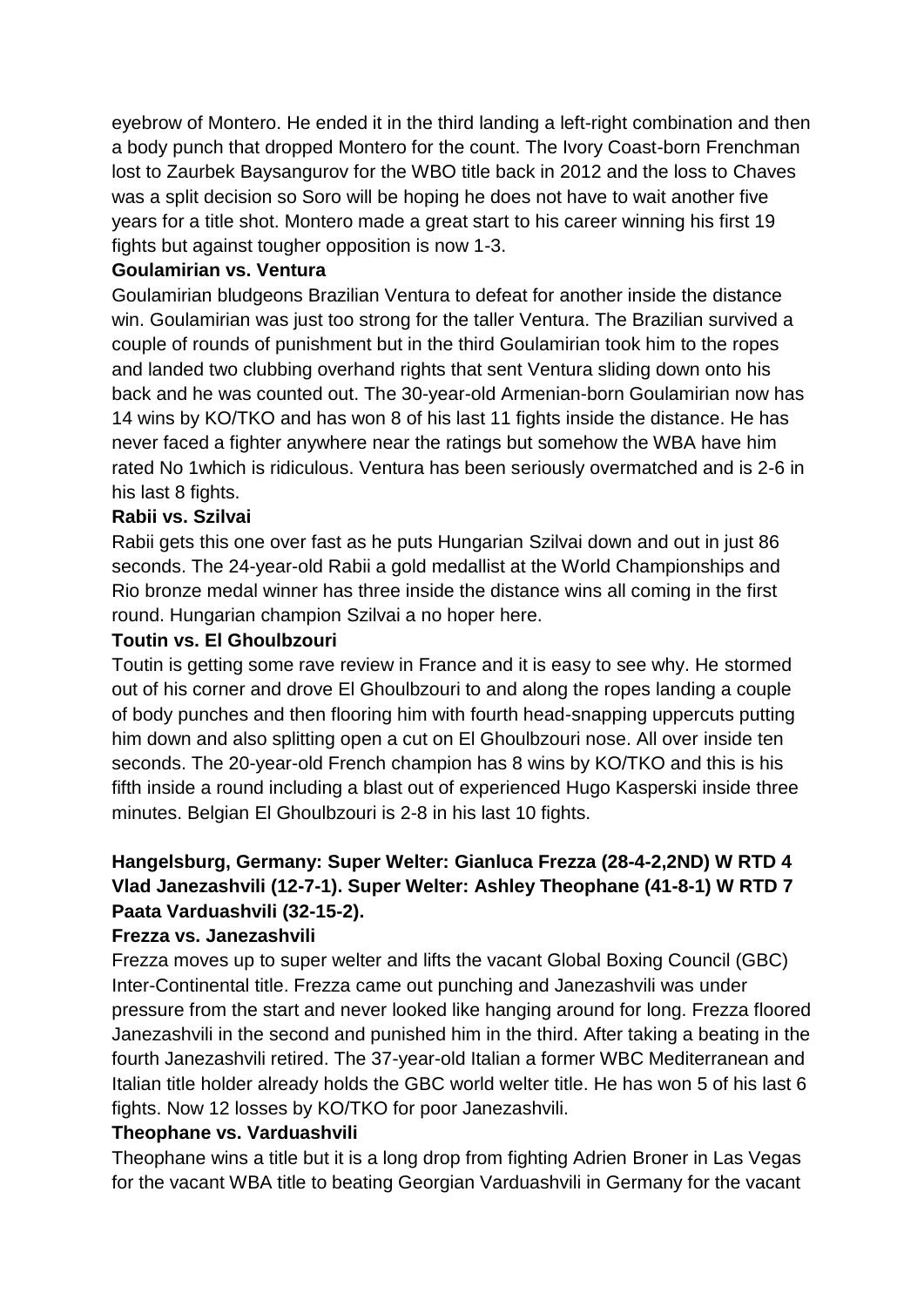German International title. A win is a win and Theophane needed one after losing by wide margins on the cards against novice Shoko Sakai in Las Vegas in August. Looks like the golden days are over for the 37-year-old "Treasure". Now 12 losses by KO/TKO for 36-year-old Varduashvili

### **Saltillo, Mexico: Super Fly: Gerardo Castillo (21-1) W PTS 10 Luis Macias (10-7-**

**2).** Castillo gets another win as he builds again after having his winning streak snapped. After a close, exciting fight Castillo emerged with the unanimous decision. Castillo, a deaf mute. Won his first 19 fights before losing a majority decision to Adrian Jimenez in June but bounced back immediately with a win in July. Macias has now lost 4 of his last 5.

# **Guadalajara, Mexico: Middle: Ramon Alvarez (25-6-3,1ND) W PTS 10 Johnny Navarrete (33-11-2). Feather: Carlos Ornelas (18-0) W PTS 8 Dennis Contreras (20-9).**

### **Alvarez vs. Navarrete**

These two know each other well. Navarrete is the better technician and used his jab and some swinging hooks to take the first round. Alvarez brought his usual aggression into play in the second. Navarrete was still banging jabs through the defence of Alvarez but was also being draw into a brawl more often. Alvarez gradually took over the fight he was still having to take some stiff jabs but was working inside with hooks to the body with both hands a clubbing rights to the head of Navarrete. Alvarez continued to march forward and although still firing some stiff jabs Navarrete's punch output dropped as Alvarez kept banging home thudding punches to head and body. Alvarez handed out some serious punishment to a fading Navarrete in the ninth and tenth and took the decision. Scores 99-91, 98-92 and 97- 93 for Alvarez. The 31-year-old "Inocente", the elder brother of Saul, lost a split decision to Antonio Margarito in 2016 but was halted in two rounds by Omar Chavez in April and then drew with Navarrete in September. "Cowboy" Navarrete is rarely in a bad fight and has only been beaten twice by KO/TKO.

#### **Ornelas vs. Contreras**

Tijuana prospect Ornelas keeps his 100% record with win over experienced Contreras. In an exciting back-and-forth fight constant pressure and a higher work rate gave Ornelas the edge over local fighter Contreras but both had good spells and both took and landed some hard shots. Scores 78-74, 78-75 and 77-75 all for Ornelas. He had beaten Contreras in Tijuana in May so only fair he should give Contreras a return in his home town. Contreras was 19-2 in his first 21 fights but is now 1-7 in his last 8

**Windhoek, Namibia: Super Feather: Jeremiah Nakathila (14-1) W KO 6 Sibusiso Zingange (11-2-1,1ND). Feather: Sakaria Lukas (21-0) W PTS 12 Tello Dithebe (20-8). Light: Harry Simon Jr (4-0) W TKO 2 Johannes Katumba (2-8). Nakathila vs. Zingange**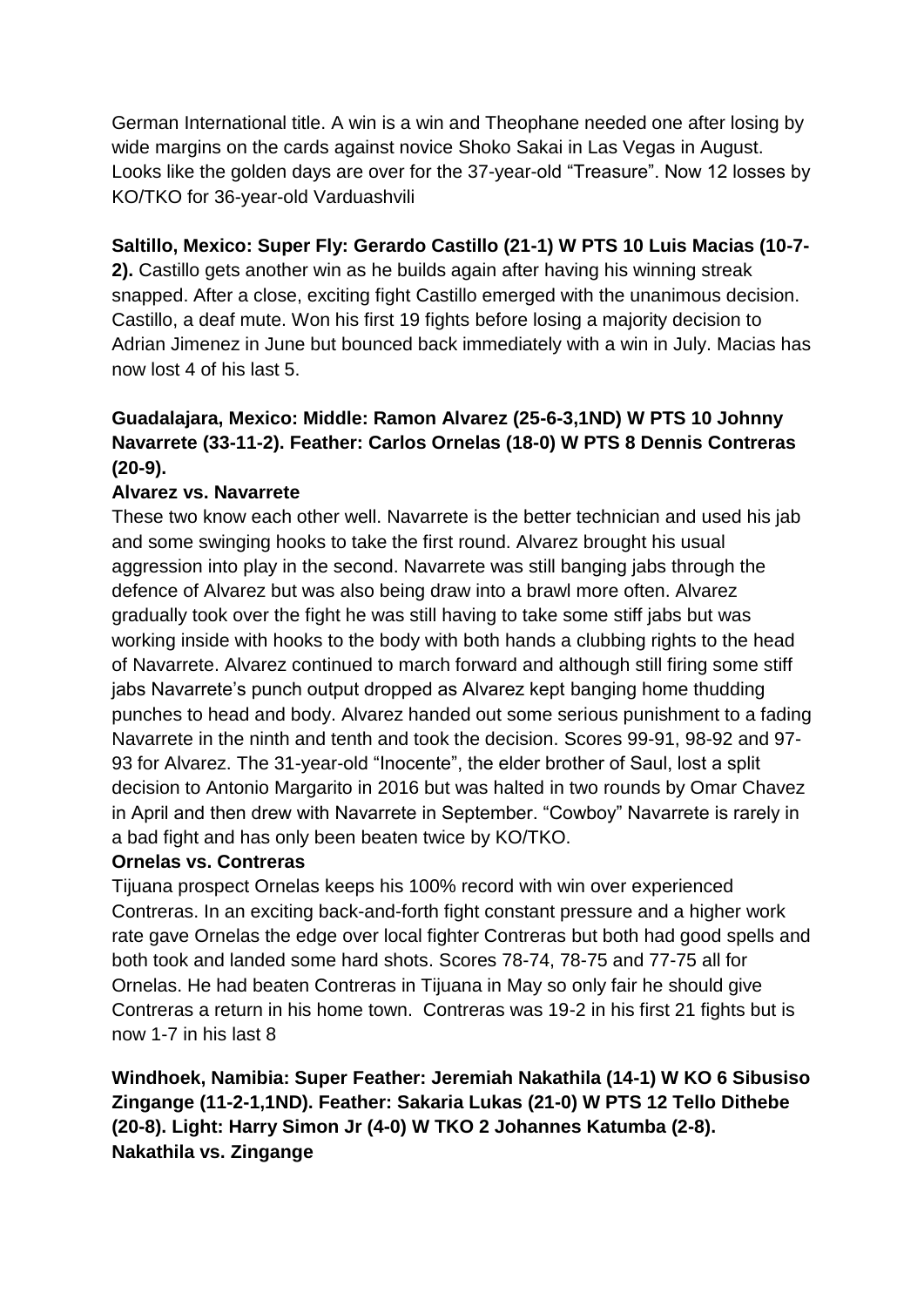Nakathila too good for South African Zingange. The local fighter pounded away at Zingange over the first four rounds before dropping him in the fifth. Zingange survived but a right hook put him down for the count in the sixth. Second defence of his WBO African title and tenth win by KO/TKO. His loss was a decision against unbeaten Russian Evgeny Chuprakov in November and this is his third win this year. Zingange the South African No 3 and former ABU champion suffered his first loss by KO/TKO.

#### **Lukas vs. Dithebe**

"Desert Storm" Lukas wins all the way but fails to halt Dithebe. The fight was not one to excite the fans as Dithebe did too much holding trying to blunt the aggression of Lukas. It was the fifth before Lukas really broke through stunning Dithebe with a right before Dithebe again went into survival mode. Lukas landed some good shots in the seventh but Dithebe fired back and the eighth and ninth saw the best action with Dithebe trading hard punches with the Namibian. Lukas scored with some eyecatching punches in the tenth and eleventh but Dithebe made it to the final bell with Lukas getting the unanimous verdict. Scores 119-108 twice and 119-109. Third defence of the WBO African title for Lukas a former Commonwealth Games quarterfinalist who had won 8 of his last 9 fights by KO/TKO. He is No 3 with the WBO but has yet to face any real quality opposition. South African Dithebe had won 6 of his last 7 fights.

#### **Simon vs. Katumba**

Simon Jr gets an easy night as he continues down the road his father took. He hunted Katumba down throughout the first and in the second trapped Katumba on the ropes and unloaded some heavy stuff to put Katumba down. Katumba made it to his feet but the fight was stopped. Simon, the son of the former undefeated WBO super welter and middleweight champion gets his second win by KO/TKO. The 19 year-old had 31 amateur fights and shows promise as a pro. Poor Katumba now has six losses by KO/TKO

## **Moscow, Russia: Super Welter: Khuseyn Baysangurov (12-0) W KO 1 Nick Klappert (24-3). Middle: Khasan Baysangurov (15-0) W TKO 5 Lasha Gurguliani (15-6).**

#### **Baysangurov vs. Klappert**

Baysangurov blows away Klappert inside a round. Both made confident starts. With Klappert having advantages in height and reach Baysangurov had to come forward to get in range. Both scored with good jabs. Klappert was getting through with some right crosses with Baysangurov impressive with his hooks to the body. It looked to be going to develop into a good fight when late in the round Baysangurov landed a wicked right to the ribs of Klappert. The German immediately half turned away and bent double in pain. The referee stepped in anticipating Klappert was going down but Baysangurov stepped around the bent over Klappert and landed two left hooks to the head that sent Klappert into the ropes and down to the canvas and the referee immediately stopped the fight with Klappert in some distress. The 23-year-old Russian makes it ten wins by KO/TKO and retains the WBA Continental title and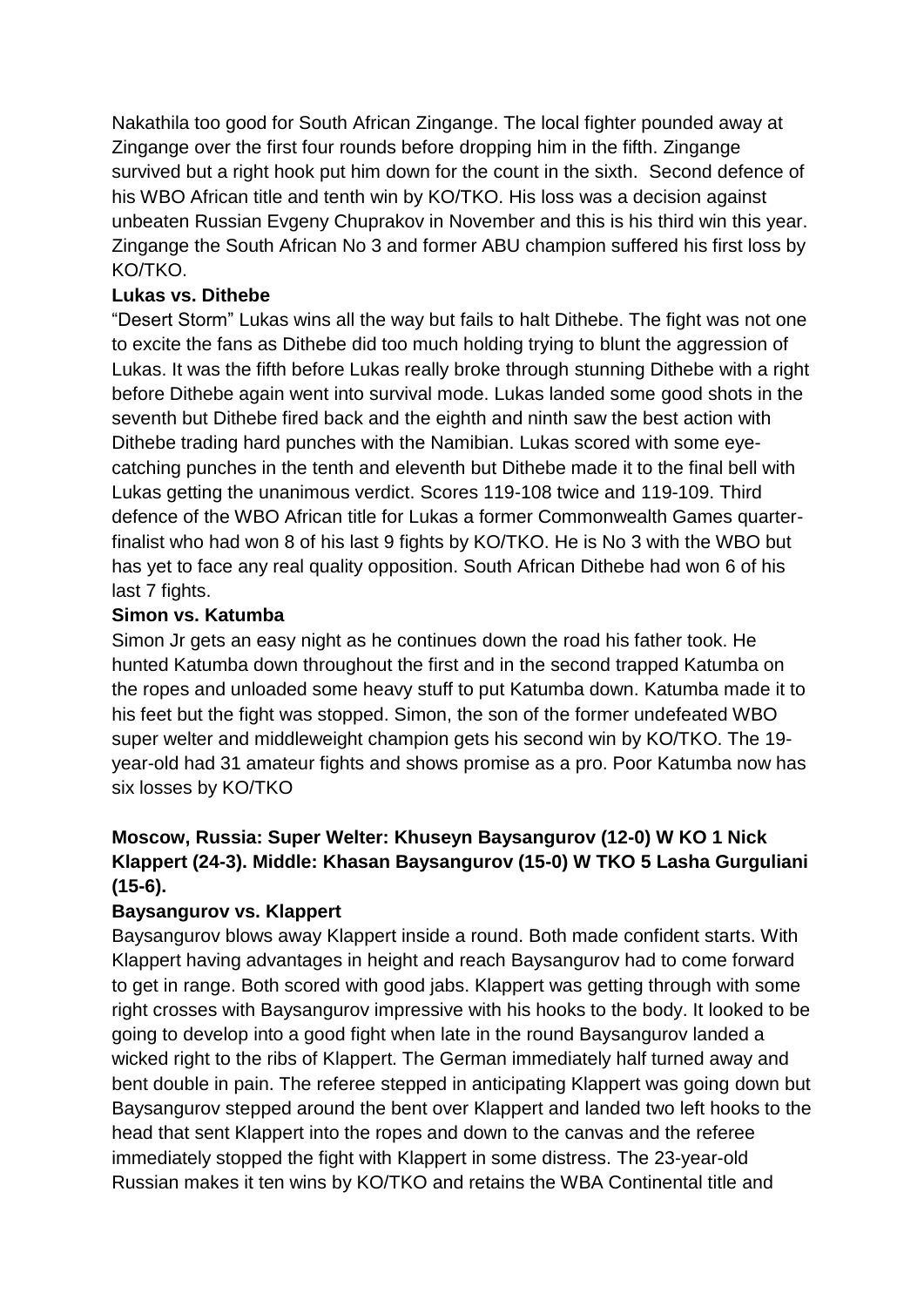also wins Klappert's IBF International title. Based in Kiev under the K2 banner he hails from a small Chechen village and from a boxing family. His brothers Khasan and Salambek are both pros and his cousin Zaurbek is the former undefeated WBO super welter champion. He has impressive amateur credentials having taken gold medals at European and Youth World Championships. He has won his last 8 fights by KO/TKO. German Klappert, 35 had lost only one of his last eleven fights and this is his first loss by KO/TKO.

#### **Baysangurov vs. Gurguliani**

Khasan makes it a family double. After a quite first round which Gurguliani just edged Baysangurov upped his pace in the second. He was having trouble with the southpaw stance of Gurguliani who was finding the target with his right jab and lefts to the body. Baysangurov got a warning at the start of the third for a low punch having also landed one late in the second. Baysangurov was walking Gurguliani down in the third and landing some solid body punches. Gurguliani was finding the target with his jab and straight lefts but his punches lacked power. A left hook to the body put Gurguliani down in the fourth but he was immediately. After the eight count he fought back hard to the bell. Baysangurov ended it in the fifth with another left hook to the body and Gurguliani was finished. He managed to get to his feet but then dropped to the canvas again and the referee stopped the fight. Now seven wins by KO/TKO for 20-year-old Khasan. Georgian Gurguliani put up a good fight and was in front after three rounds but then the body punches turned the fight around. He had won 3 of his last 4 fights including a very creditable decision over Nuhu Lawal.

## **Kempton Park, South Africa: Middle: Barend van Rooyen (26-5-2) W TKO 6 Yanga Phetani (12-2-1). Fly: Jackson Chauke (14-1-1) W TKO 5 Zolile Miya (4-4). van Rooyen vs. Phetani**

If at first you don't succeed then try, try, and try again. That could be van Rooyen's motto as the 39-year-old wins the South African title at the fourth attempt. Van Rooyen used a strong body attack to break down the taller Phetani and by the sixth Phetani had nothing left and the fight was stopped. van Rooyen turned pro in 1998 and lost in title shots at lightweight in 2001 and super light in 2003. After that he was away from the sport for almost 12 years and did not fight again until 2015. In the fourth fight after his return he lost in a challenge for the middleweight title but now his long wait has been rewarded. Former South African super welterweight challenger Phetani had won his last three fights

#### **Chauke vs. Miya**

Former Olympian Chauke continues his successful return to action with stoppage of Miya. Now 32 Chauke was considered a good prospect when he turned pro after the 2008 Olympics. He was going well until he lost to Lwandile Sityatha in 2013 for the national flyweight title and was inactive in both 2014 and 2016. He has won his two fights this year. Second loss by KO.TKO for Miya.

# **Malaga, Spain: Light Heavy: Ronny Landaeta (14-0) W KO 4 Antonio Quiganga**

**(20-22-2,1ND).** No trouble for Landaeta as he beats elderly Quiganga in four rounds.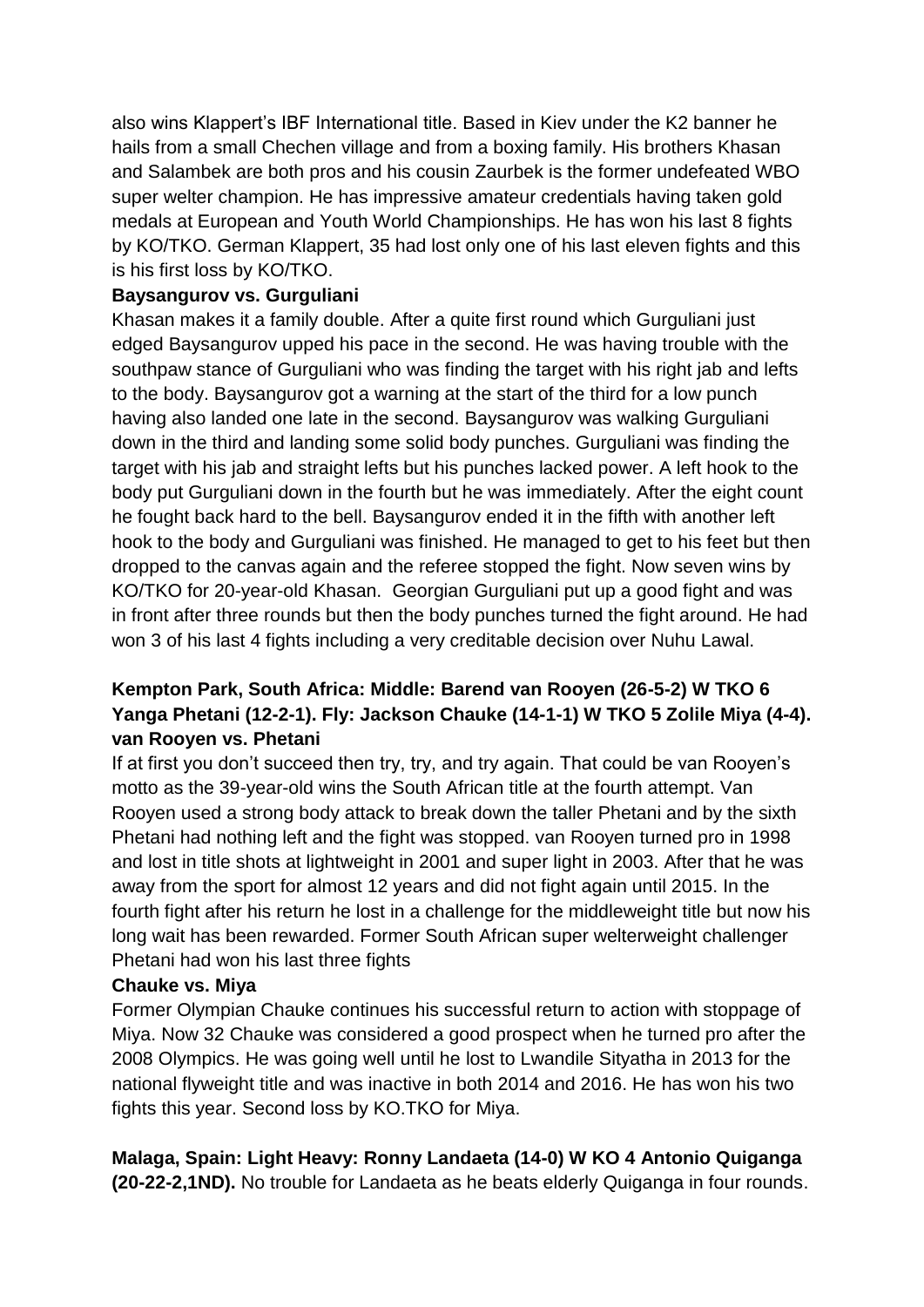Landaeta had it easy as Quiganga was slow and looked out of condition with Landaeta finishing it by putting the Portuguese fighter down for the ten count in the fourth. Landaeta, a 34-year-old Venezuelan based in Barcelona, moves to nine wins by KO/TKO. He was a high level MMA competitor before turning to boxing winning a few tournaments and the Spanish MMA title. Then he moved over to boxing and is the Spanish champion in that discipline as well. Quiganga, 44, drops to 15 losses by KO/TKO having been halted in one round for the Portuguese title in a fight on 29 October.

### **Leicester, England: Super Light: Anthony Yigit (21-0-1) W PTS 12 Joe Hughes (15-3-1). Cruiser: Luke Watkins (13-0) W RTD 8 Mike Stafford (16-4). Super Middle: Lennox Clarke (16-0-1) W PTS 10 Jahmaine Smyle (14-6-2). Yigit vs. Hughes**

Yigit keeps his European title and his 100% record with unanimous decision over Hughes. The first two rounds were close. Hughes was marching forward behind his left jab and landing his trademark left hooks to the body. Yigit was countering with sharp accurate punches scoring with his southpaw right jab and often leading with his left and mixing his attacks up well. Both rounds could have gone to either man. Yigit did some class work in the third with the speed and precision of his work walking Hughes onto counters. Hughes continued to press forward but his right arm is shorter than his left and he was finding hard to land with any hard rights which is usually the answer to a southpaw. Hughes made the fourth close keeping Yigit on the back foot but again the Swede was slotting home straight rights and lefts. After four rounds Yigit was in front on all cards at 39-37 twice and 40-36. Yigit clearly won the fifth as Hughes was waiting too long to let his punches go. The pace dropped in the sixth until Yigit opened up with both hands landing belting punches to the body. Hughes came back in the seventh taking Yigit to the ropes and digging left hooks to the body. Yigit finished the round strongly but Hughes took it with his early work. Yigit had been showing clever movement but in the eighth he planted his feet and went head to head with Hughes which suited the challenger and Hughes shook Yigit with a left hook but Yigit upped his work rate and probably just edged the round. The scores now were 79-73 twice and 78-75 for Yigit. The Swede found another gear in the ninth and was pumping in body punches and outworking Hughes. In the tenth Hughes reversed his tactics. Instead of marching forward behind a high guard he dropped his hands, used upper body movement to avoid Yigit's punches and fired shots from his hips. Yigit was not sure how to counter that change and Hughes took the round. Yigit stormed forward in the eleventh. Hughes was still dropping his hands but Yigit was staying on top of him and eventually landed a whole series of punches with Hughes for a few seconds looking to be on the point of being stopped but he clung on. They fought head to head through the last three minutes of what had been a great little fight with the precision punching and speed of Yigit giving him the edge. Scores 119-109, 118-110 and 117-112 for Yigit. The 26-year-old champion was making the second defence of his European title. He showed some class moves and precision punching. He is rated IBF 3(1) so is their highest ranked fighter in the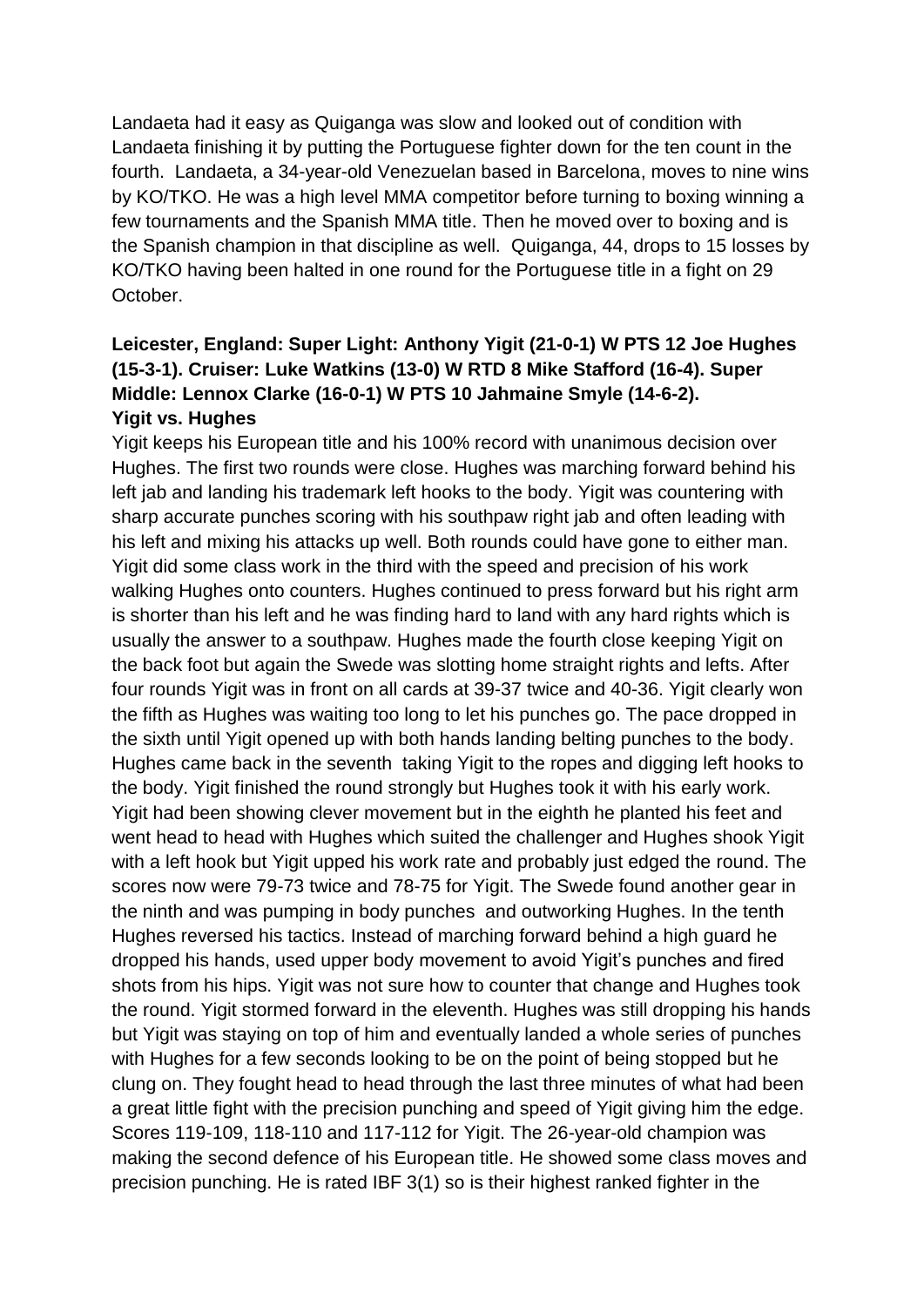division but has not beaten a rated fighter so can't be No 1. He is also rated WBC 6/WBO 8/WBC 11. Commonwealth super light champion Josh Taylor was working for Channel 5 at the fight and Yigit vs. Taylor would be great match and since Taylor is No 11 with the IBF the winner will have beaten another rated fighter and could qualify for the mandatory spot. Hughes put up a brave effort but Yigit just had too much skill and movement for him. Hughes had drawn with Tyrone Nurse for the British title in April and that would make a good return fight. It should be impossible for Hughes to be fighting at this level. He was born with a condition called Erb's Palsy. He had a dislocated shoulder and a lot of muscle and nerve damage to his right arm and it is shorter than his left. He took up boxing as part of his physiotherapy exercises . He tends to rely on left jabs and left hooks using his right mainly for defence so it is a testimony to his determination that he is contesting the British and European titles.

#### **Watkins vs. Stafford**

Watkins makes the first defence of the Commonwealth title. Watkins had lots of height and reach over Stafford but despite that Stafford scored regularly with his own jab. Both landed some good shots in the first and Stafford had a good second working his jab well and looking dangerous with overhand rights. The third saw plenty of action with Stafford getting through with his rights. He was bobbing and weaving cleverly and scoring with left hooks to the body. Watkins was landing his jab throughout the round and mixed in some sharp left hooks inside. Stafford had a big fourth. He landed an overhand right that stunned Watkins and sent him staggering back to the ropes. Watkins got off the ropes but was in trouble again from another right. He regrouped and jabbed his way out of trouble. The fight really was an exciting one with action all the way. The fifth saw Watkins going to the body. He shook Stafford with a right to the body and an uppercut only for Stafford to be firing back at the bell. The sixth was three minutes of furious exchanges with both landing jabs and hooks to the body but an uppercut from Watkins opened a gash on the left cheek of Stafford. Stafford was taking too much punishment in the seventh but kept walking forward though the punches and after being pounded by shots from Watkins stood back and indicated to Watkins to try some more. The eighth was painful as Stafford just never gave up but was taking a pounding with his face covered in blood from the cut on his cheek, The referee was keeping a close watch on the punishment and at the end of the round he went over to Stafford's corner and Stafford's team decided to pull their man out of the fight. "The Duke" Watkins, 28, gets his ninth win by KO/TKO. He was making the first defence of the title he won in a war against Robin Dupree in October. Stafford a former British title challenger played his part in a thrilling action encounter and gets his first loss inside the distance

#### **Clarke vs. Smyle**

The Watkins vs. Stafford fight was great entertainment but this one was even better as Clarke overcomes the huge physical advantages of Smyle to win the unanimous decision. Smyle made a fast start getting through with his jab and some big rights. Smyle tried to blitz Clarke at the start of the second launching a ferocious attack that threatened to overwhelm the smaller man. Clarke rode out the storm and they traded punches to the bell. The size difference had Smyle able to put Clarke in the back foot in the third but Clarke had worked his way into the fight and was scoring with his jab and short hooks inside. The pace never slackened but over the middle rounds Clarke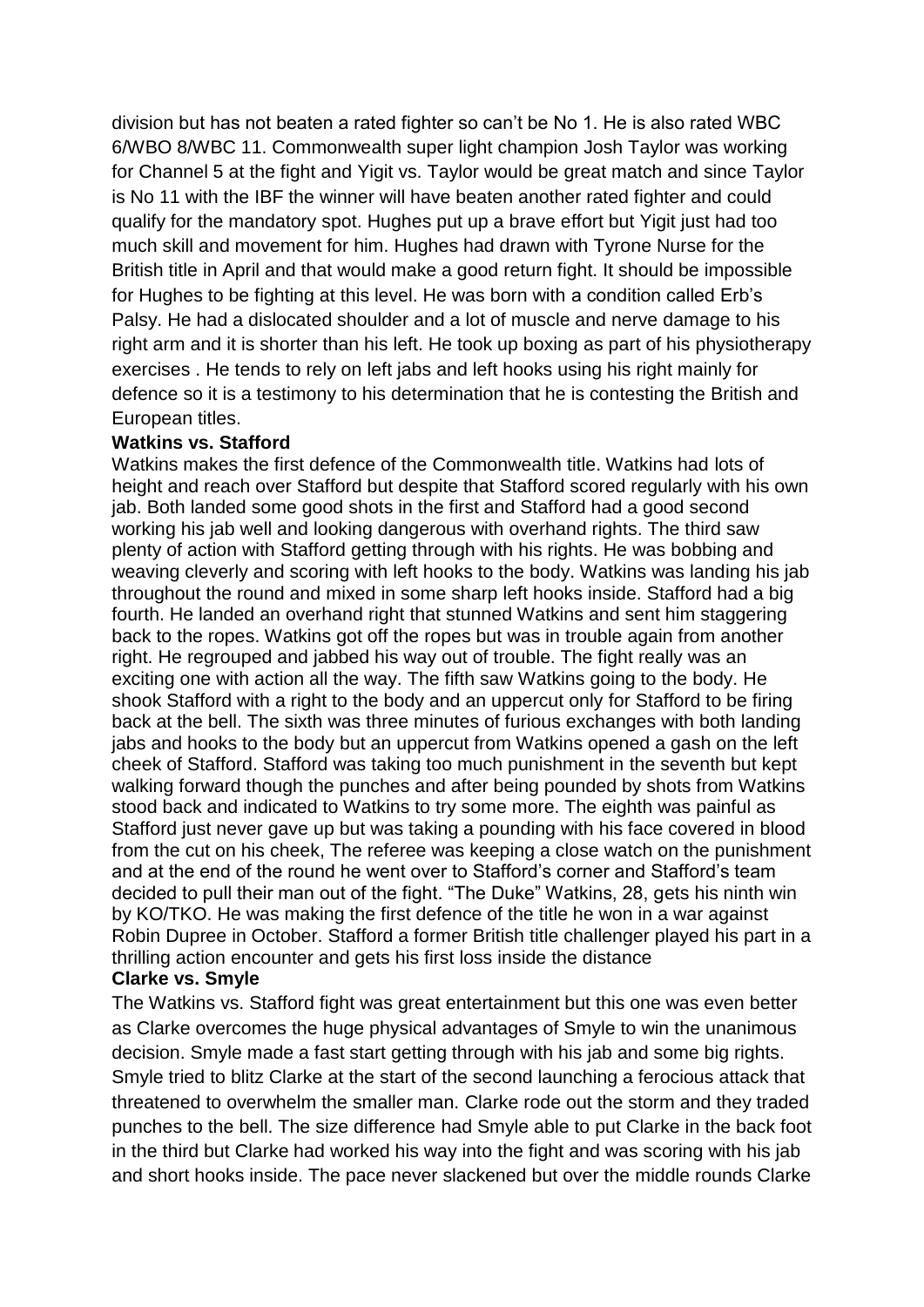was the more accurate finding gaps for his jab and countering Smyle with uppercuts. Clarke produce the best punch of the fight in the eighth in the shape of a cracking left hook but Smyle continued to take the fight to Clarke but being too wild with some of his punches. In the ninth Clarke landed a sharp left-right combination that saw Smyle dip at the knees and his gloves touched the canvas leading to an eight count. Smyle went straight back into the action and both were rocked by big punches. The last three minutes were a war as neither wanted to back up and they both fired every shot in their locker to the bell. Scores 97-92 for Clarke from all three judges. A great effort by Clarke as this was in his first ten round fight and with Smyle being a big step up from his previous opposition. He also wins his first pro title collecting the vacant IBO Continental title. Former English champion Smyle helped makes this a hugely entertaining fight and the scores whilst accurate did not reflect how close many of the rounds were.

# **New York, NY, USA: Super Welter: Sadam Ali (26-1) W PTS 12 Miguel Cotto (41- 6) . Super Bantam: Rey Vargas (31-0) W PTS 12 Oscar Negrete (17-1). Light Fly: Angel Acosta (17-1) W TKO 10 Juan Alejo (24-5-1). Feather: Ronny Rios (29-2) W PTS 10 Deivi Julio Bassa (19-4,1ND).**

26

#### **Ali vs. Cotto**

Cotto's career ends in a way that can only make one sad as he loses a close unanimous decision to Ali which may have hinged on an injury suffered by Cotto in the fight. No matter how it ended Cotto has had a great career and has left fans with some great memories of some great fights. Having said that Ali showed he could compete at this level and will have some big paydays out there

#### **Round 1**

Both were trying to establish their jab early. Ali scored with some quick rights but Cotto did that bit better with body punches.

## Score 9-10 Cotto

## **Round 2**

Ali took this one clearly. He landed a thunderous right to the head that sent Cotto stumbling back to the ropes and got through with a couple more punches before Cotto got off the ropes. Cotto chased Ali down but was caught with more rights. A moment of comedy saw Ali put everything into a punch and when it missed he flew off his feet and down to the canvas.

#### 10-9 Ali **19-19**

## **Round 3**

This one was closer. Cotto pressed all the way and scored with some good body punches. Ali showed some very nifty footwork and fast hands which allowed him to leap forward and score with quick combinations and he just edged the round 10-9 Ali 29-28

## **Round 4**

Ali's round. He shook Cotto twice in the round with head punches and with his speed he was able to get inside score and get out before Cotto could counter. Cotto was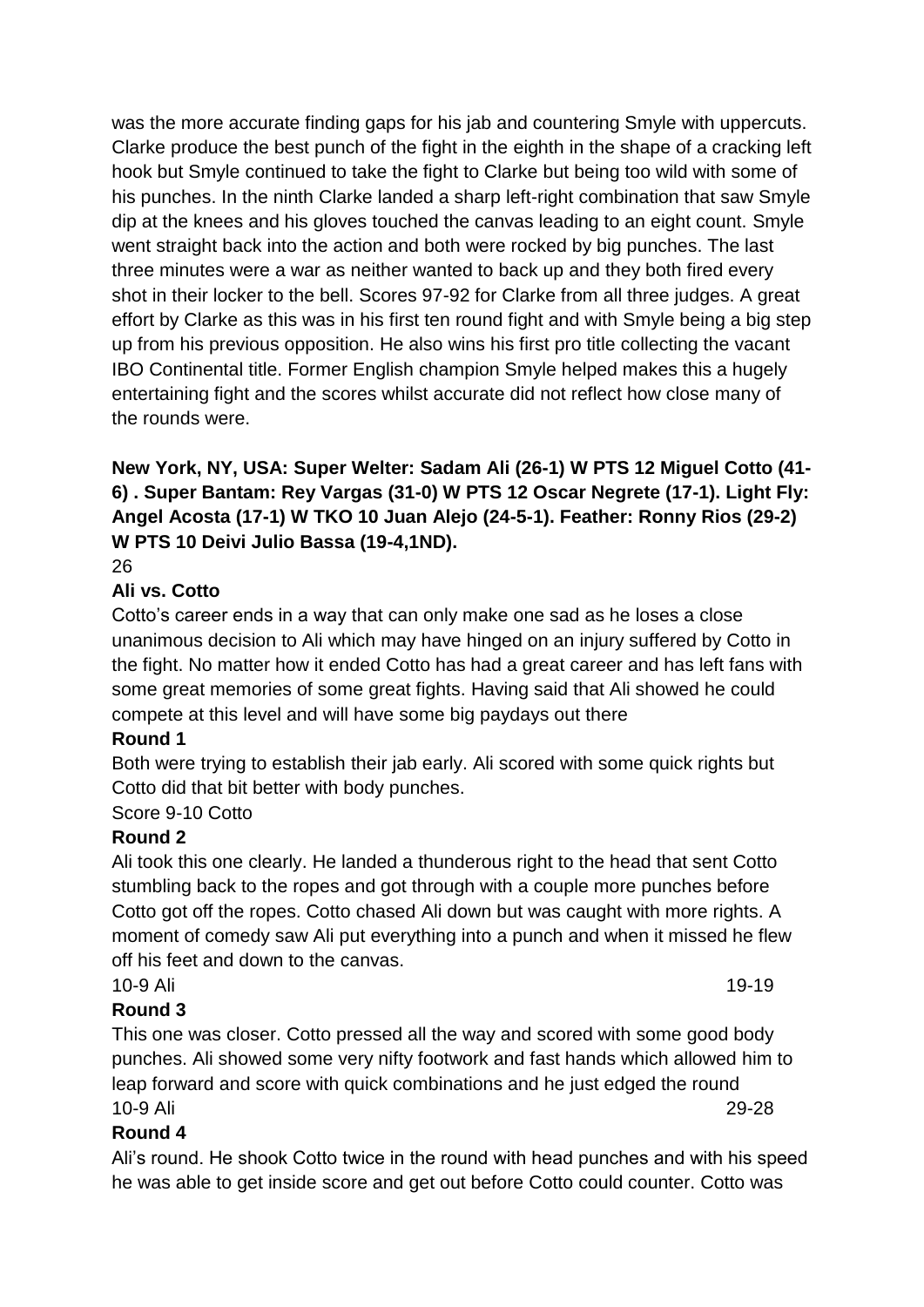Score 10-9 Ali 39-37 **Official scores 40-39 and 39-37 for Ali and 38-38**

# **Round 5**

Cotto came back into the fight in this one. He did a better job of hunting Ali down and landed well with hooks to the body. Ali seemed to have slowed.

Score 10-9 Cotto 48-47 **Round 6** Cotto's round. He built on his success in the fifth going to the body with left hooks

with Ali not moving as much as in the early rounds. A big right stunned Ali and sent him stumbling back and only the ropers stopped him from going down but Cotto just could not find another big punch as Ali boxed his way out of trouble.

**Round 7** A close round but Cotto's. Ali started the round by firing home two right crosses and scored with a hard right to the head late in the round. The rest of the round belong to Cotto as he hunted Ali down raking him with rights to the head and left hooks to the

### body.

Score 10-9 Cotto 66-67

## **Round 8**

Another close round. Cotto started well again forcing the fight and landing with hooks to the body. Over the last minute he went off the boil allowing Ali to come forward but Cotto's early work gave him the edge.

Score 10-9 Cotto 2008 - 2009 - 2009 - 2009 - 2010 - 2010 - 2010 - 2010 - 2010 - 2010 - 2010 - 2010 - 2010 - 20

**Official scores: 77-75, 77-75 for Cotto and 76-76**

## **Round 9**

Ali's round. Cotto was not pressing as hard or throwing as many punches. Ali was using his superior hands speed to score with quick bursts of punches. They were not heavy but they were scoring

Score 10-9 Ali 85-86

## **Round 10**

Another round for Ali. He was in total control. He was too quick for Cotto and was landing punches from distance and getting home with hooks in close. Cotto spent the last third of the round on the retreat and when he did turn Ali on the ropes did not land anything of significance. Ali rocked Cotto with a straight right just before the bell. Score 10-9 Ali 95-95

## **Round 11**

Ali's round. The fight had changed completely,. Now it was Ali hunting Cotto down. Even when Ali trapped Cotto on the ropes Cotto was only looking to protect himself and not punching back. He was trying to survive and not to win. Score 10-9 Ali 105-104

# **Round 12**

Score 10-9 Cotto 57-57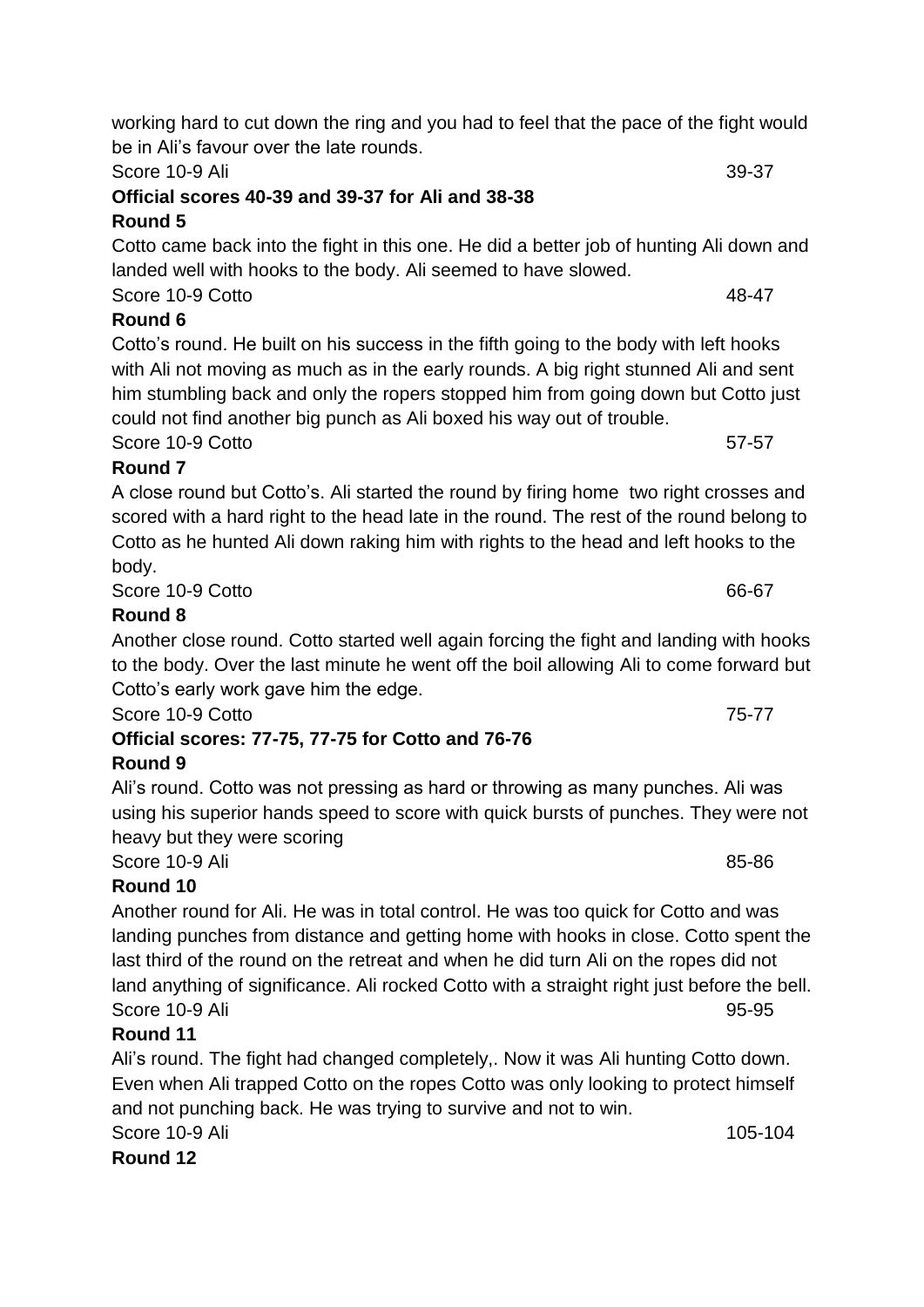Ali took the last. He was too quick for Cotto landing fast bunches of punches with Cotto trying hard to get close enough to be competitive but Ali stayed out of trouble and outboxed him.

#### Score 10-9 Ali **115-113**

#### **Official scores: 116-112, 115-113 and 115-113 all for Ali.**

"The World Kid" wins the WBO middleweight title. A great night for him but this was all about the end of a magnificent career as Cotto bows out a six-time world champion across four divisions with 26 world title fights in almost 17 years as a pro. And he has ducked nobody. He has been a credit to boxing and a credit to Puerto Rico . One of the ring greats a future Hall of Fame inductee. He said after the fight that he injured his left bicep in the seventh round but did not intend to make any excuses but it is inescapable that after the eighth he lost every round on all four official scorecards. Ali a 29-year-old from Brooklyn boxed a clever fight and showed skill, movement and hand speed. His only loss was against Jessie Vargas for the welter title in March last year. He is really a welterweight. He was 153lbs here never having weighed more than 151lbs in his career. There will be plenty of super welter looking to take his title away.

#### **Vargas vs. Negrete**

Vargas retains the WBC title with wide unanimous decision over Negrete. This one was too one-sided to generate any excitement. Vargas towered over the 5'5" Negrete and the challenger had no plan for overcoming the huge reach advantage enjoyed by Vargas. Negrete just kept walking forward eating jabs and getting caught with left hooks as he came in. When he did get inside he scored with hooks to the body but did not land enough or with enough power to endanger Vargas and because there was no point in throwing punches on the outside his punch output was low. The champion continually complained of Negrete's holding but when Negrete got inside he was willing to do whatever he had to do to stay there. At distance Vargas was able to spear Negrete with jabs and flashing hooks to the body although both fighters were guilty of straying low with their punches. At time Vargas stood his ground and fired home lightning quick hooks from both hands but if there was a downside for Vargas it was that despite his 22 wins by KO/TKO he could never stop Negrete coming and also that by the end of the eighth round he was cut over both eyes in head clashes. He survived a doctors inspection at the start of the ninth and was lucky that a butt from Negrete did not do further damage. With the cuts Vargas took no chances over the last three rounds just sticking to his jab and move tactics and not looking to trade punches as he eased to victory. Scores 119- 109 twice and 120-108 all for Vargas. This was the second defence of the WBC title for Vargas but he did not really shine and his No 1 challenger Julio Ceja should give him a much tougher test. Although the NABF champion and WBC No 10 you would seek in vain if you looked for any significant names on Negrete's record and he was just too small to pose any threat to Vargas.

#### **Acosta vs. Alejo**

Acosta wins the vacant WBA title with stoppage of Alejo. Acosta took control from the start and never let that dominance slip. He was forcing Alejo onto the back foot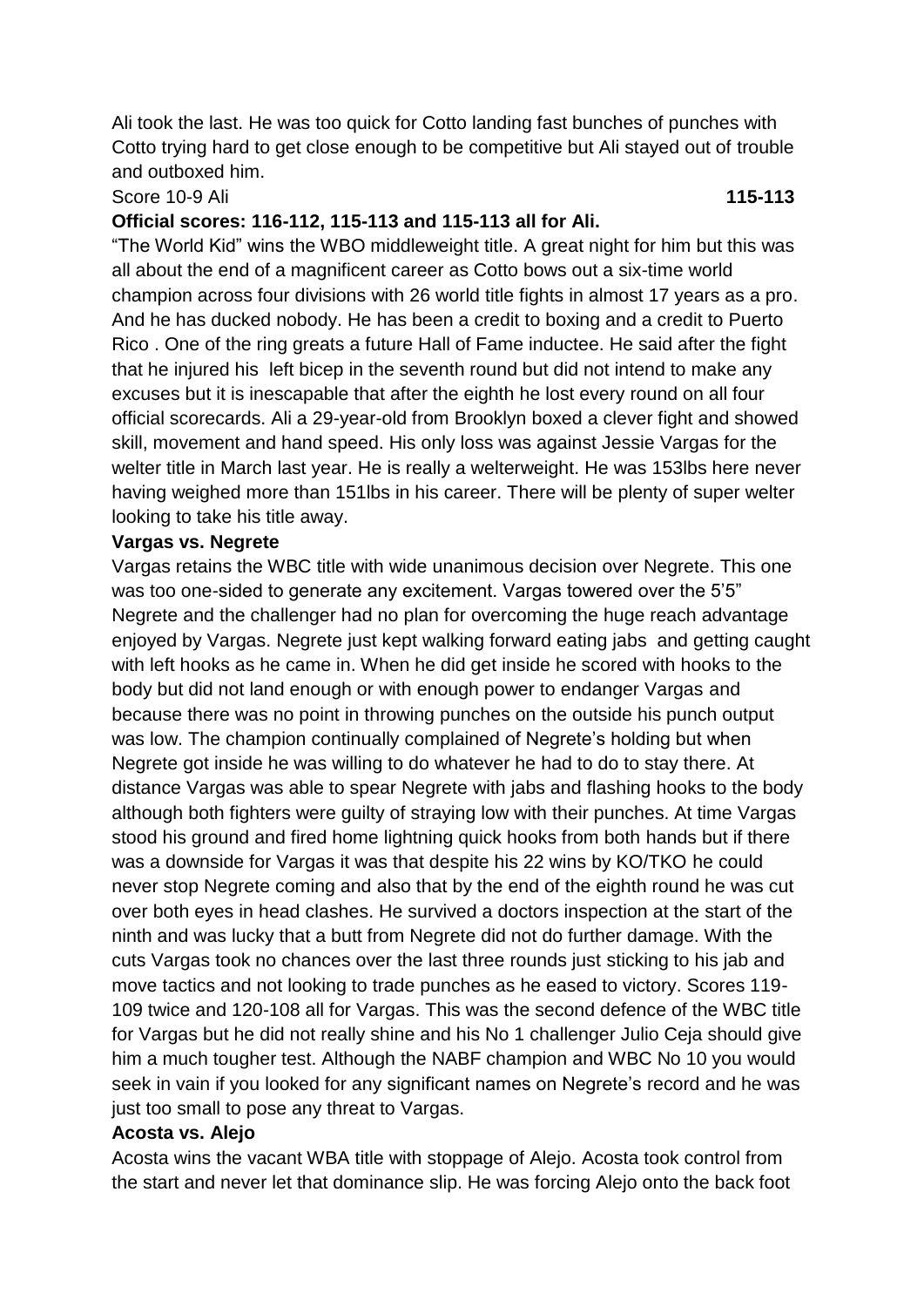with his jab and scoring with quick combinations. Alejo tried to come forward more in the second and got through with some rights but Acosta was still in charge and landed left hooks throughout the round. Acosta continued to work behind the jab in the third and was again on target with left hooks. Alejo had some success in the fourth. He landed a good right hook and then sent Acosta stumbling back with a right and did enough to take the round. Acosta was back in charge in the fifth and a left opened a cut over the right eye of Alejo. In the sixth and seventh Alejo tried switching guards a couple of times but Acosta continued to fire home his left jabs and straight rights. In the eighth Acosta was landing hard hooks to the body and Alejo's work rate dropped under the pressure a left hook to the chin late in the round sent Alejo staggering. The doctor examined Alejo's cut before s the start of the ninth but let the fight continue. Curiously Acosta boxed very conservatively on the back foot in the ninth he landed a couple of good punches and a spectacular right uppercut but he was letting Alejo come forward and Alejo scored to the body and worked hard enough to take the round. Acosta was on the back foot again in the tenth with Alejo coming forward and landing some rights to the body. As they traded punches a peach of a left hook landed on Alejo's jaw. Alejo stopped in his tracks and for a split second just stood there and then dropped forward onto his knees. He tried to get up he rolled over and finally made it up but was counted out whilst still rising. Puerto Rican Acosta gets win No 17 by KO/TKO. He lost to Kosei Tanaka in May for the WBO title and this fight with Alejo was to have been for the interim title. However Tanaka relinquished the title and this was upgraded to the full title. Mexican Alejo was also getting his second shot at this title having lost to Donnie Nietes for it in 2015. Not sure how he qualified for another shot at his five wins since the Nietes fight have been against poor or inexperienced opposition.

#### **Rios vs. Bassa**

Rios outpoints Bassa and gets back into winning ways. Rios was taking the fight to Bassa going to the body with long rights. Southpaw Bassa showed some nice moves but there was not enough power in his punches to halt Rios marching forward. Rios was able to work to the body with both hands and scored with straight rights on the outside. He rocked Bassa with a right in the fifth. Both had been straying low with their body punches and after Rios landed one well below the belt in the seventh Bassa was given some recovery time. Bassa had not seemed too concerned when the punch landed but he took a very ,long time to recover. After that Rios still hunted the Colombian down but used a right cross to the head more. Rios had Bassa hurt with a combination in the ninth that included a punch that landed lower than the one in the seventh but no reprimand and he kept the pressure throughout the tenth to emerge a clear winner. Scores 100-90, 99-91 and 97-93 for Rios. First fight for the 27-year-old Californian since losing to Rey Vargas on points in August in a challenge for the WBC super bantam title. Bassa won his first 17 fights but has struggled against tougher opposition where his lack of power has found him out.

#### **Brentwood, England: Heavy: David Price (22-4) W PTS 6 Kamil Sokolowski (4- 12-2). Cruiser: Gary Sweeney (4-0) W TKO 1 Imantas Davidaitis (6-26-1).**